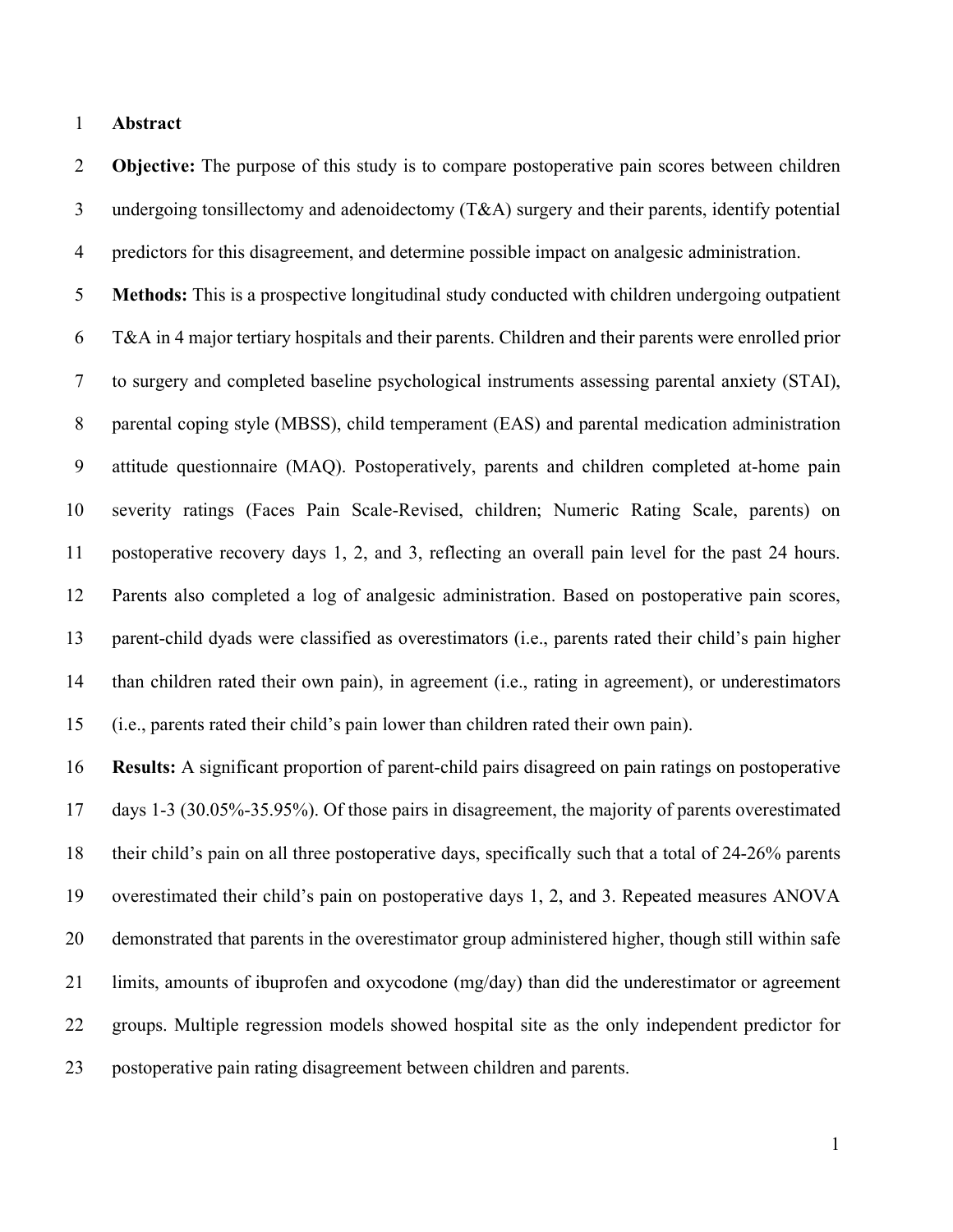**Conclusions:** Since parents overestimate their child's postoperative pain and may administer more analgesics to their child, it is essential to develop a standardized method of child pain assessment and a tailored recommended postoperative analgesic regimen amongst medical providers for children undergoing T&A.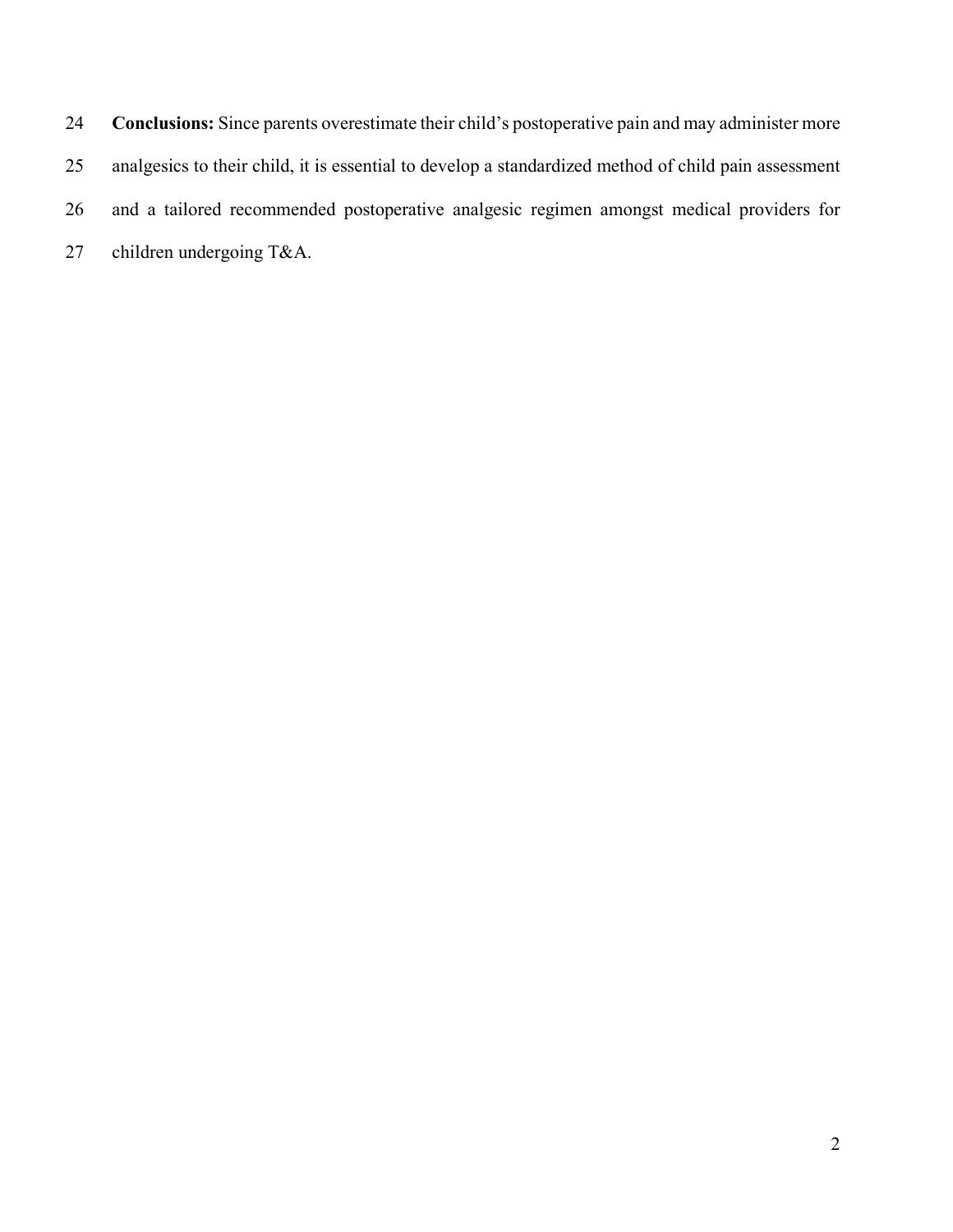## **1. Introduction**

 Research indicates that up to 75% of all children undergoing surgery in the United States experience significant postoperative pain.[1] A large proportion of these children suffer from pain following discharge from the hospital in the home recovery phase.[2–8] In addition to the hardship associated with this clinical phenomenon, children who suffer from significant postoperative pain are more likely to experience delayed behavioral and clinical recovery.[2,9–11]

 It is well established that successful management of postoperative pain requires both reliable assessment of pain levels, as well as administration of the right analgesics in the right dosage and at the right time.[12–16] Within home settings, parents are most often responsible for managing their child's pain following surgery [9,10] and as such, parental assessment of child pain along with child assessment is of high significance. Previous research revealed conflicting results regarding agreement of pain ratings between parent-child dyads. [11,14,17–19] These previous studies suffer from a number of methodological flaws and have focused on describing pain rating disagreement and *not* predictors or clinical impact of such disagreement. We submit that assessing the impact of disagreement on actual clinical practice is of paramount importance and, if it is discovered that such a disagreement does not have any impact on clinical care or outcomes, then pain rating discrepancies between parents and children are less significant. In contrast, if such disagreement has clinical impact, it is highly important to identify predictors for such disagreement.

 The primary aim of this study was to compare postoperative pain assessment between children and their parents in a population of children undergoing tonsillectomy and adenoidectomy (T&A), given this procedure is one of the most common pediatric surgeries and has been found to be associated with high levels of postoperative pain.[12,20,21] The study's secondary aims were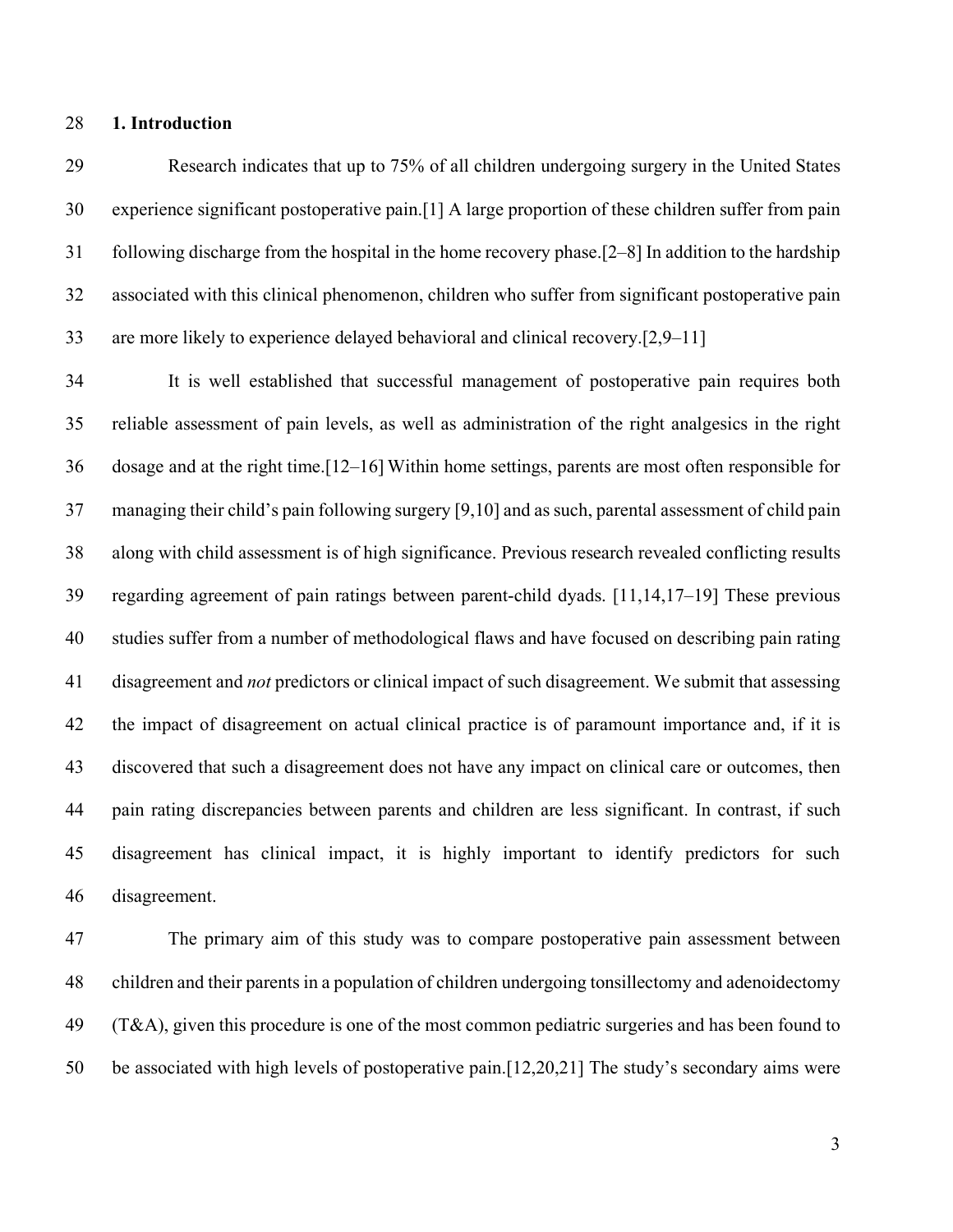to determine if any disagreement found had clinical impact in terms of analgesic administration by parents and to identify potential predictors for any disagreement found between children and parents.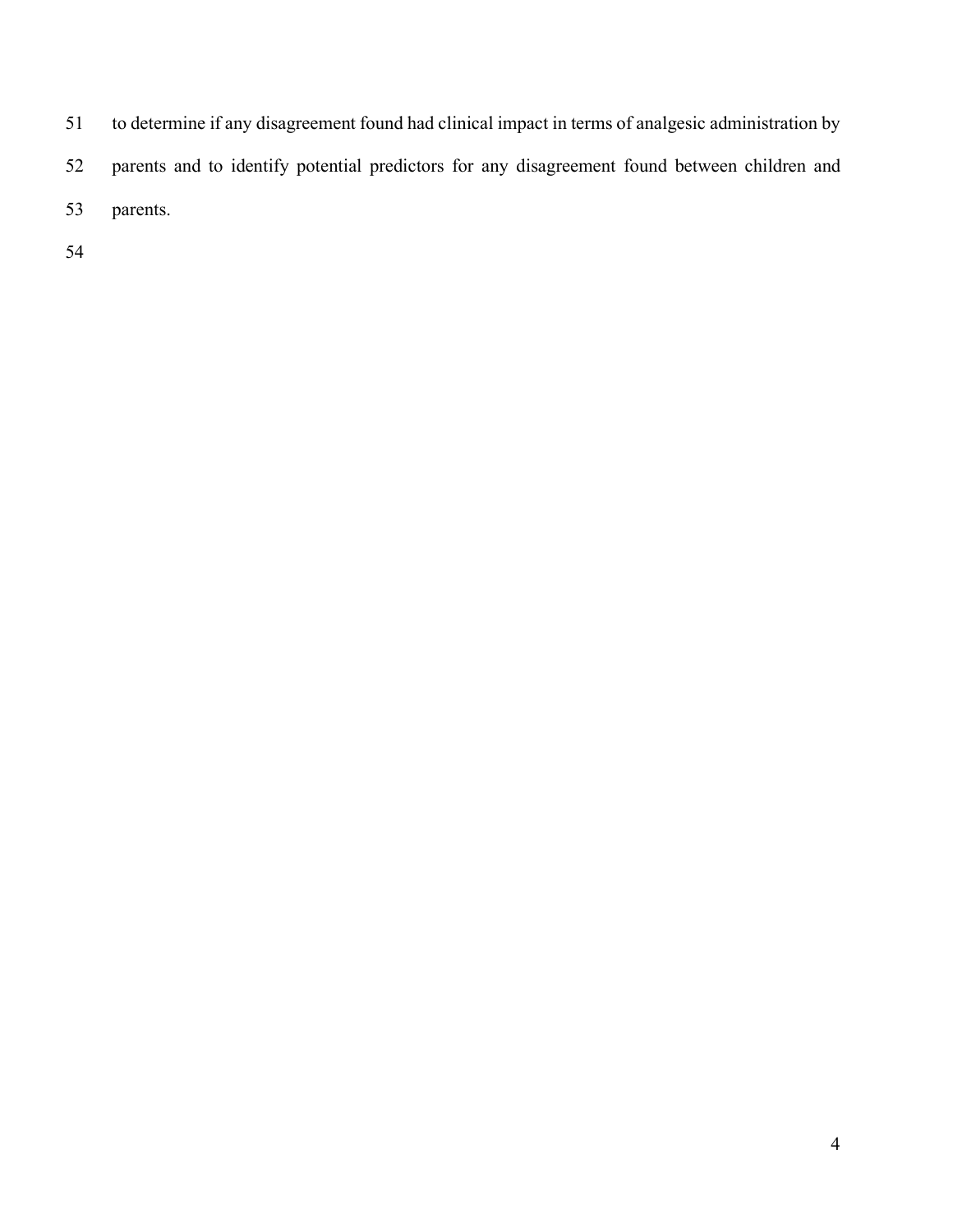#### **2. Materials and Methods**

#### **2.1 Participants**

 This prospective longitudinal 5-year study was funded by the Eunice Kennedy Shriver National Institute of Child Health and Human Development (NICHD) and was conducted from 2012 to 2017. The study included children undergoing outpatient T&A surgery and their parents and was aimed at evaluating a newly developed behavioral intervention that targeted reduction of preoperative anxiety in children. This 5-year study consisted of: 1) a baseline phase which lasted 2.5 years and consisted of only data collection (no intervention), and 2) an intervention phase which lasted 2.5 years and included implementation of the intervention which was detailed previously. [22]

 For the purpose of the current manuscript, we analyzed data *only* from the baseline phase of the study and *not* any data following the intervention. Also, none of the analyses and data presented in this manuscript have been published previously. [23]

 Children enrolled in the 5-year study underwent surgery at Children's Hospital of Los Angeles; Lucile Packard Children's Hospital at Stanford; Children's Hospital, Denver; and Children's Hospital of Orange County. The average annual number of outpatient T&A surgeries performed at each of these institutions was 523, 480, 1151, and 774, respectively. Children adhered to the following criteria: 2-15 years old, an American Society of Anesthesiologists (ASA) physical health status of I-III, and English- and/or Spanish-speaking. Exclusion criteria included children with chronic illness that puts them in ASA IV (extreme systemic disorders which have already become an eminent threat to life regardless of the type of treatment), developmental delays as diagnosed by primary pediatrician, or born prematurely (<32 weeks gestational age). Children admitted overnight were excluded from the study. These exclusion criteria were implemented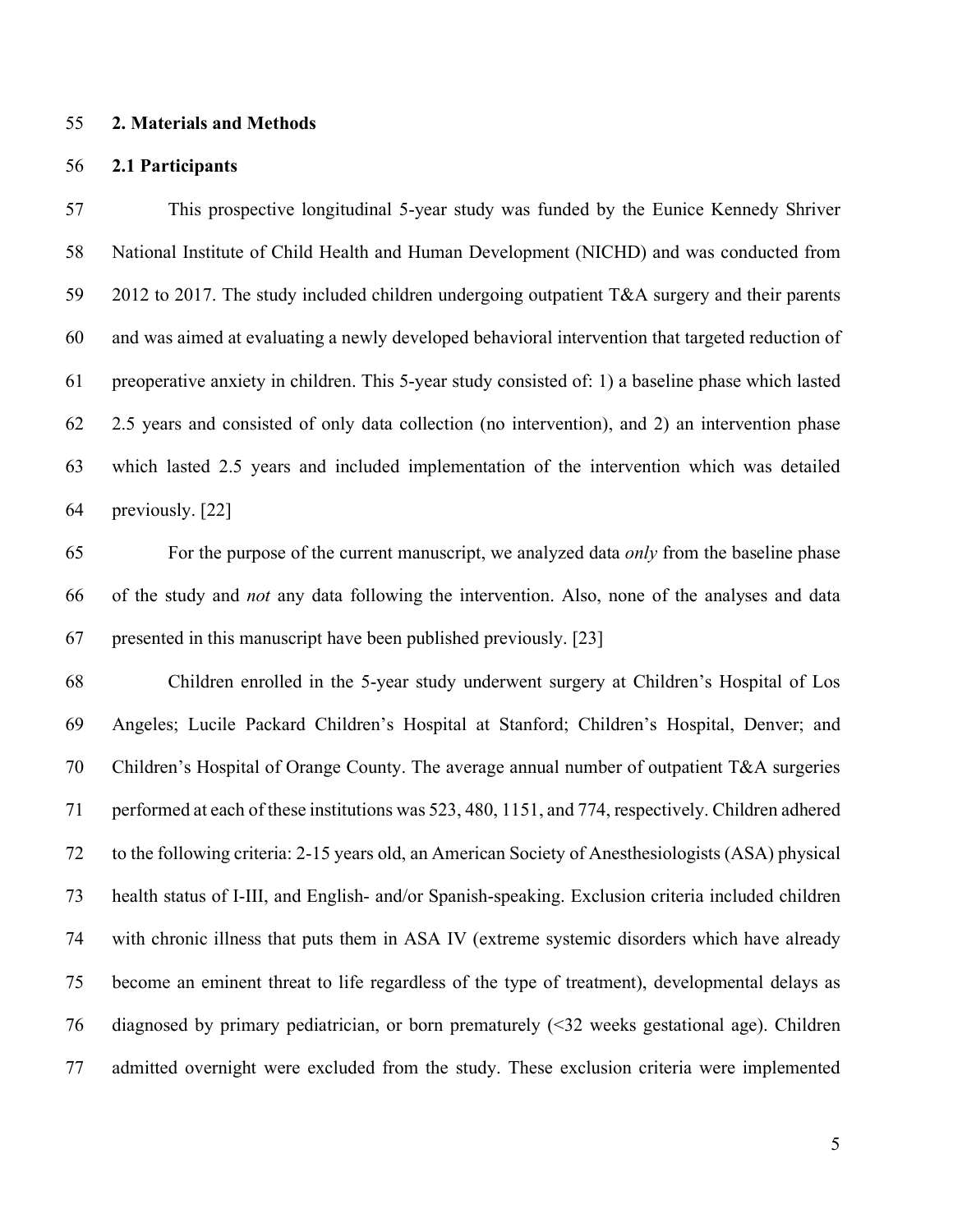because children with cognitive impairments may present different responses and emotions to stressors of surgery. The institutional review board at each of the four sites approved the study, and informed consent and age appropriate assent were acquired from parent and child at each site.

 Of the 1,315 eligible patients for the 5-year study, 402 declined to participate and 86 consented but later withdrew their consent to participate. A total of 827 parent-child dyads completed the 2.5-year baseline phase. As some of the patients in the baseline phase did not report their postoperative pain, only a total of 311 parent-child dyads are included in the analysis of this manuscript. Because of variability in responses across postoperative days, our final sample size is 306, 287, and 203 dyads for postoperative ratings on days 1, 2, and 3, respectively.

#### **2.2 Measures**

## 2.21 Pain Assessment Measures:

*2.211 Child:*

 Child self-reported pain was measured using the Faces Pain Scale-Revised (FPS-R), which consists of a series of six faces ranging from a neutral expression ("no pain") to an expression of "most pain possible".[24] The FPS-R has demonstrated good convergent validity to a linear interval scale of observational ratings of pain,[24] excellent reliability, and is recommended for use with children 4 to 18 years old.[25,26]

## *2.212 Parents:*

Parents used the Numeric Rating Scale (NRS) to rate children's postoperative pain on a 0 to

10 point scale. The NRS has been found to be valid, reliable, and favored by patients for its

- high sensitivity.[27] Furthermore, prior research has found the NRS and FPS-R as functionally
- equivalent.[16,28]
- 2.22 Psychological Measures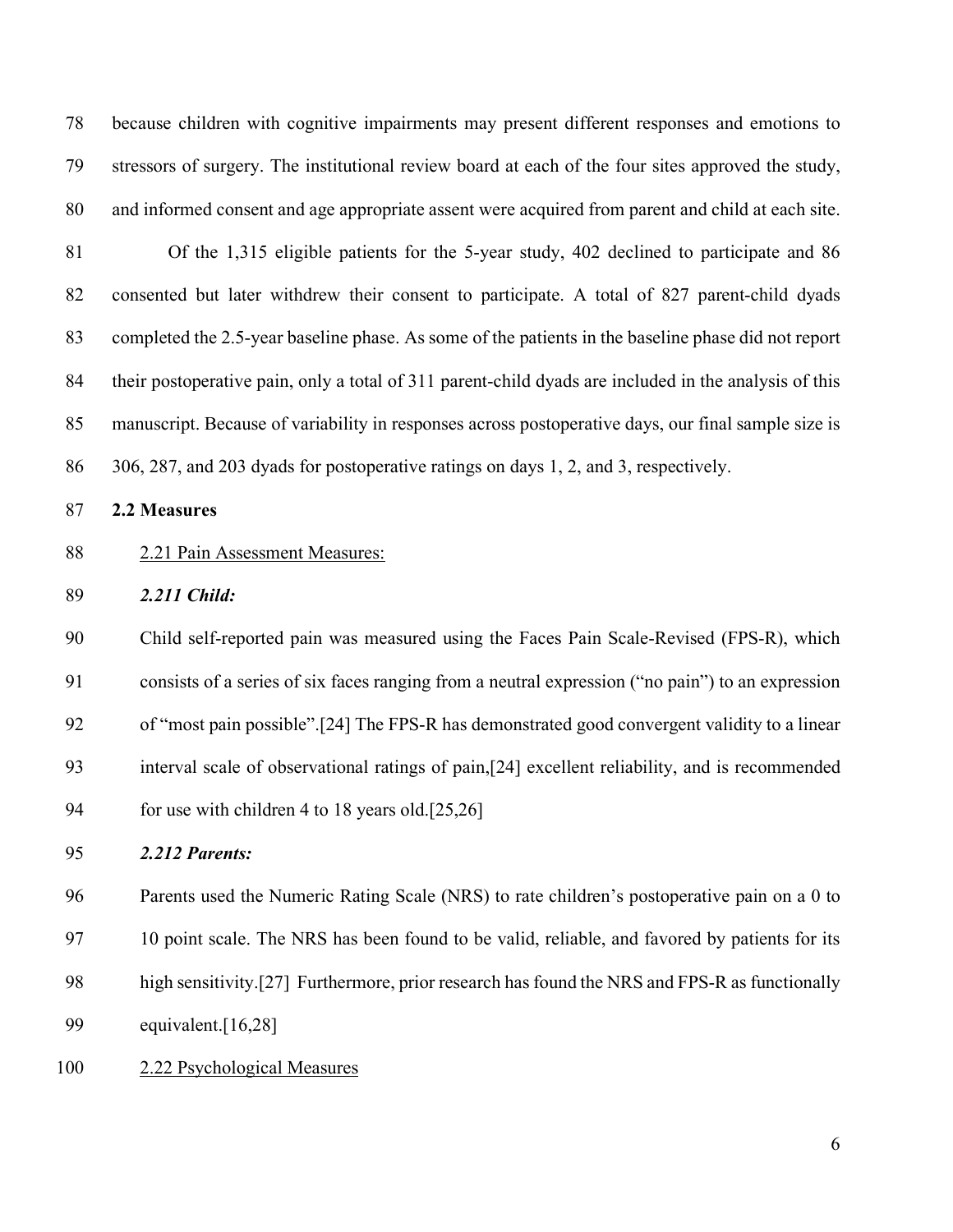## *2.221 Emotionality Activity Sociality Temperament Survey (EAS-TS)*[29]

 The EAS-TS is a parent-reported measure of children's temperament from early childhood to adolescence in emotionality, activity, sociality, and shyness. Parents use a Likert-type scale to rate their child on 20 statements reflecting temperament. We selected the EAS-TS given that child temperament predicts child's response to pain,[30] and this survey has demonstrated both strong validity across temperament measures and high test-retest reliability.[29]

# *2.222 Medication Attitudes Questionnaire (MAQ)*

 Parents completed the self-report MAQ, which characterizes attitudes on the use of analgesics to treat children's pain. The MAQ is comprised of 27 items rated on a Likert-type scale, which characterize parent beliefs on three subscales: *Appropriate Use* (e.g., "Children learn how to use pain medication responsibly when it is given for pain"), *Side Effects* (e.g., "There is little need to worry about side effects from pain medication"), and *Avoidance* (e.g., "Pain medication works best when it is given as little as possible").[10] Previous findings have reported the MAQ to have an overall internal consistency between 0.68 and 0.73, as determined by Cronbach's Alpha.[31]

## *2.223 State-Trait Anxiety Inventory (STAI)*[32]

 Parent anxiety was measured using the STAI, a self-report assessment which assesses the state (situational) and trait (baseline) anxiety using 20 items on a 4-point scale. The STAI-state anxiety assesses respondents on how they feel at the present time, while the STAI-trait anxiety assesses respondent on how they "generally" feel. Higher scores on both state- and trait-STAI tests correspond to higher levels of anxiety. This measure has shown high test-retest correlations, which range from 0.73 to 0.86.[32]

## *2.224 Miller Behavioral Style Scale (MBSS)*[33]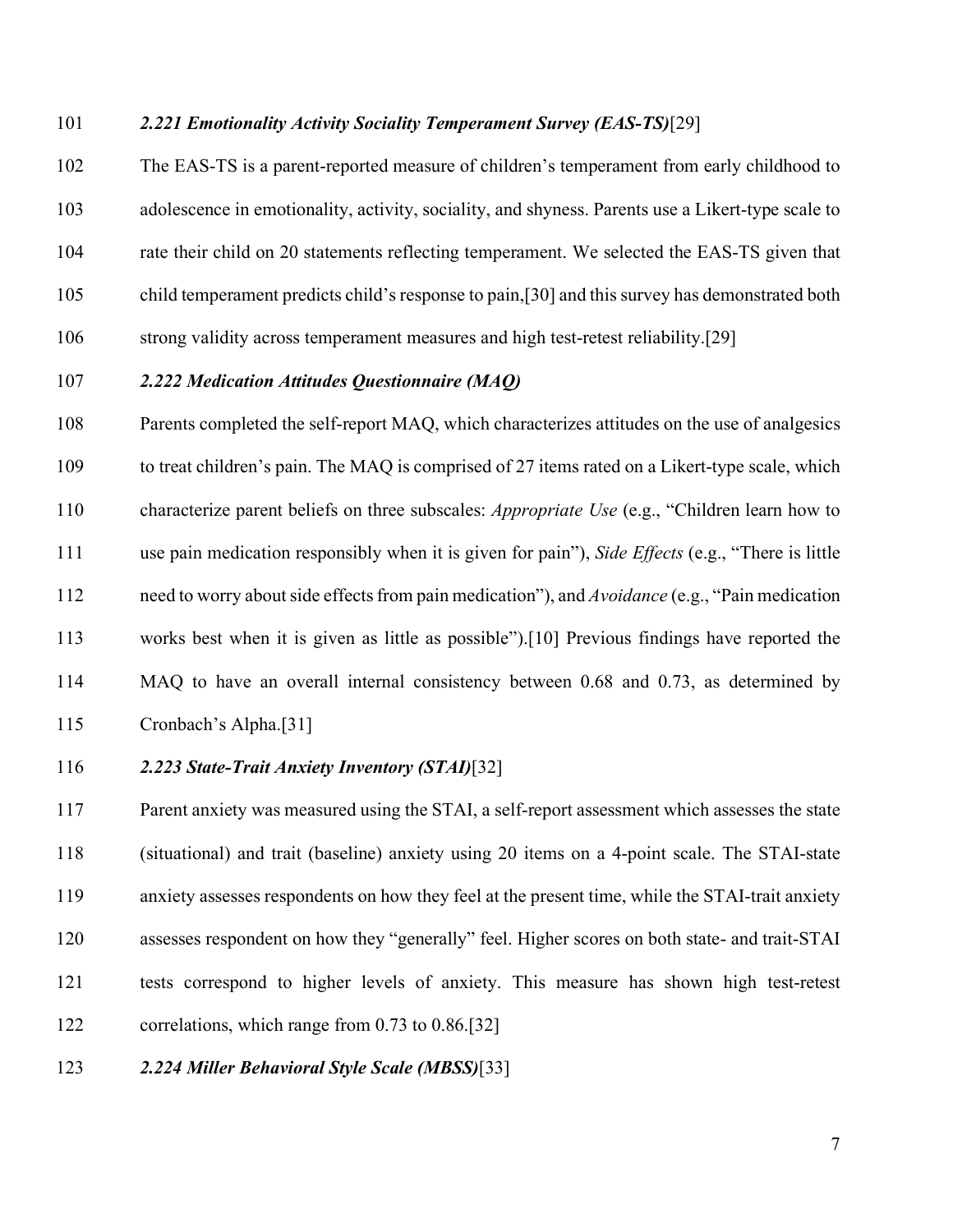Parental coping style was measured using the MBSS, a parent self-report form with strong 125 validity and reliability,<sup>[33]</sup> that presents respondents with four stressful scenarios and eight possible reactions to each scenario, instructing the respondent to indicate which reaction(s) they would most likely display. Respondents are characterized on two behavioral styles: monitoring (high monitoring--information seeking, low monitoring—information avoiding), and blunting (high blunter—distractors, low blunter—non-distractors).

# 2.23 Demographic Measures

 Baseline demographics were collected for each parent-child dyad, including child gender, ethnicity and race of child and parent, and primary language spoken at home.

**2.3 Procedures**

 The day before surgery, potential participants were identified using surgery schedules and determined for eligibility based on electronic medical record pre-screening. During the patient's pre-surgical appointment, or on the day of surgery, researchers approached potential participants in clinic or within the preoperative holding area, respectfully. After gaining consent and confirming eligibility, parents and children were provided with study information documents. On the day of surgery, parents completed a demographics questionnaire including gender, age, race and ethnicity, education, income, etc., and several psychological surveys (MAQ, EAS-TS, STAI, MBSS). These measures were completed while parents were in the preoperative holding area before surgery or waiting area as their children underwent surgery. At the end of each day on postoperative days 1, 2, and 3, parents completed the NRS and administered the FPS-R to their child to reflect the child's overall pain level for the past 24 hours. In addition, parents documented all analgesics administered to children on each of these assessment days using a questionnaire later 146 submitted to the research team. Documentation included date and time of administration, type of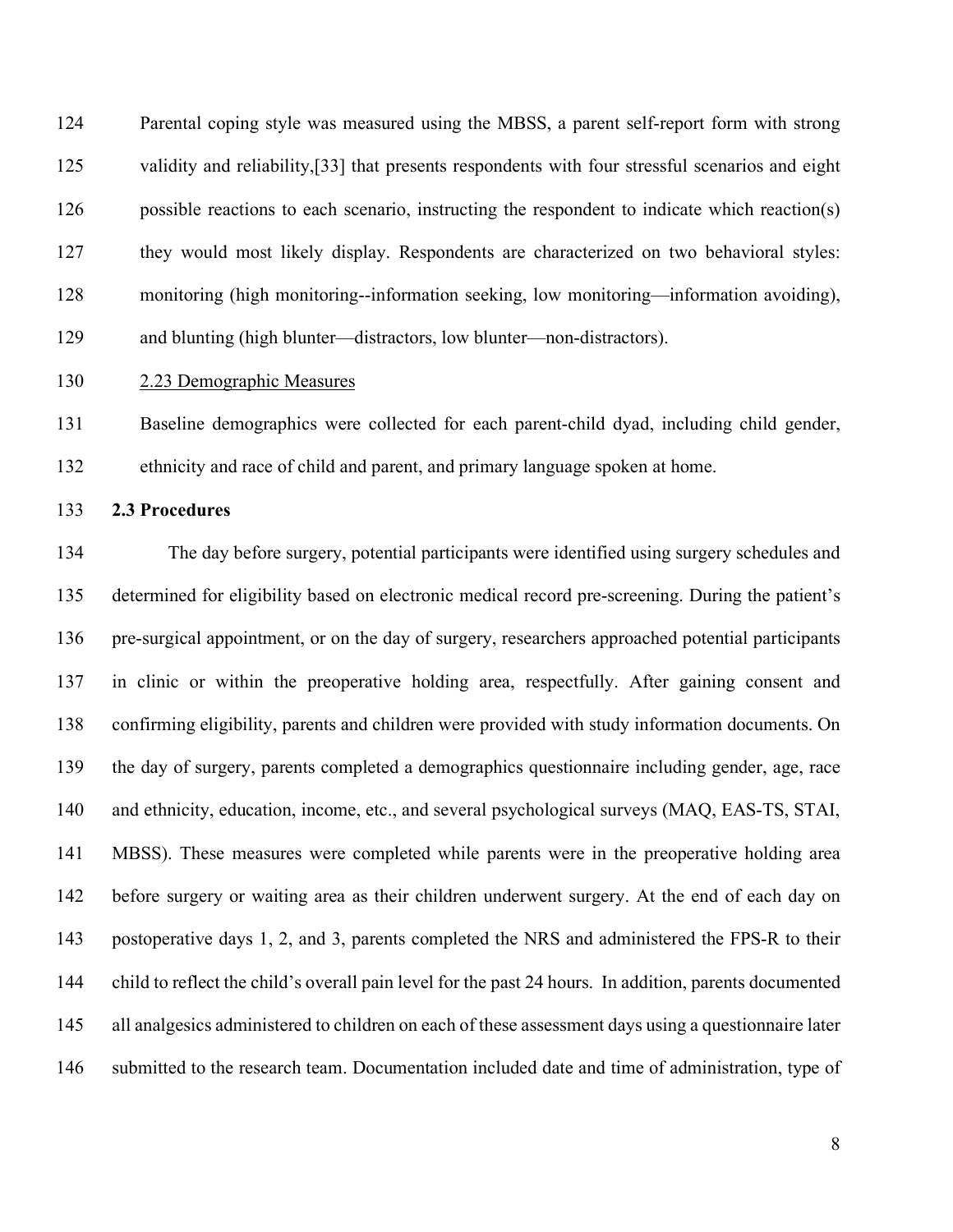analgesic given (ultimately decided upon by the parent), and dosage in whichever method the analgesic was given (tablet, teaspoon, cc/mL, droppers, etc). If more than one analgesic was administered, parents provided these same data parameters for each analgesic.

 All clinical personnel were instructed not to change any of their standard management of the patients as this was the observational longitudinal phase of the 5-year study. As such, preoperative sedative premedication, parental presence during induction of anesthesia, as well as the surgical, anesthetic, and analgesic course were all managed based on preferences of individual anesthesiologists and surgeons. Following surgery, children were moved to the post-anesthesia care unit (PACU) and subsequently met by their parents. The PACU nurse then explained discharge instructions and provided directions for at-home postoperative pain management to the parent and child. Instructions for pain management varied by the four hospital sites and are described in Table 1. The case surgeon then returned to meet the families and provided a surgical summary, answered questions, and authorized the child's discharge. Pain throughout the entire perioperative period was managed per standard of care of each of the four hospitals and the anesthesiologist and surgeon managing the case.

**2.4 Statistical Analyses**

163 Normally distributed continuous data are presented in this manuscript as means  $\pm$  standard deviation; skewed continuous data are presented as medians (interquartile range); and categorical data are presented as proportions. Data were analyzed with SPSS software (version 22.0; IBM, Armonk, NY, USA), and *P* < 0.05 was used to determine statistical significance.

 To determine parent-child agreement in pain ratings, we first calculated the differences in 168 pain rating between parents and children using the child FPS-R (consisting of six faces which were scored 0—no pain to 10—maximum pain, with intervals of 2 points between each face) and the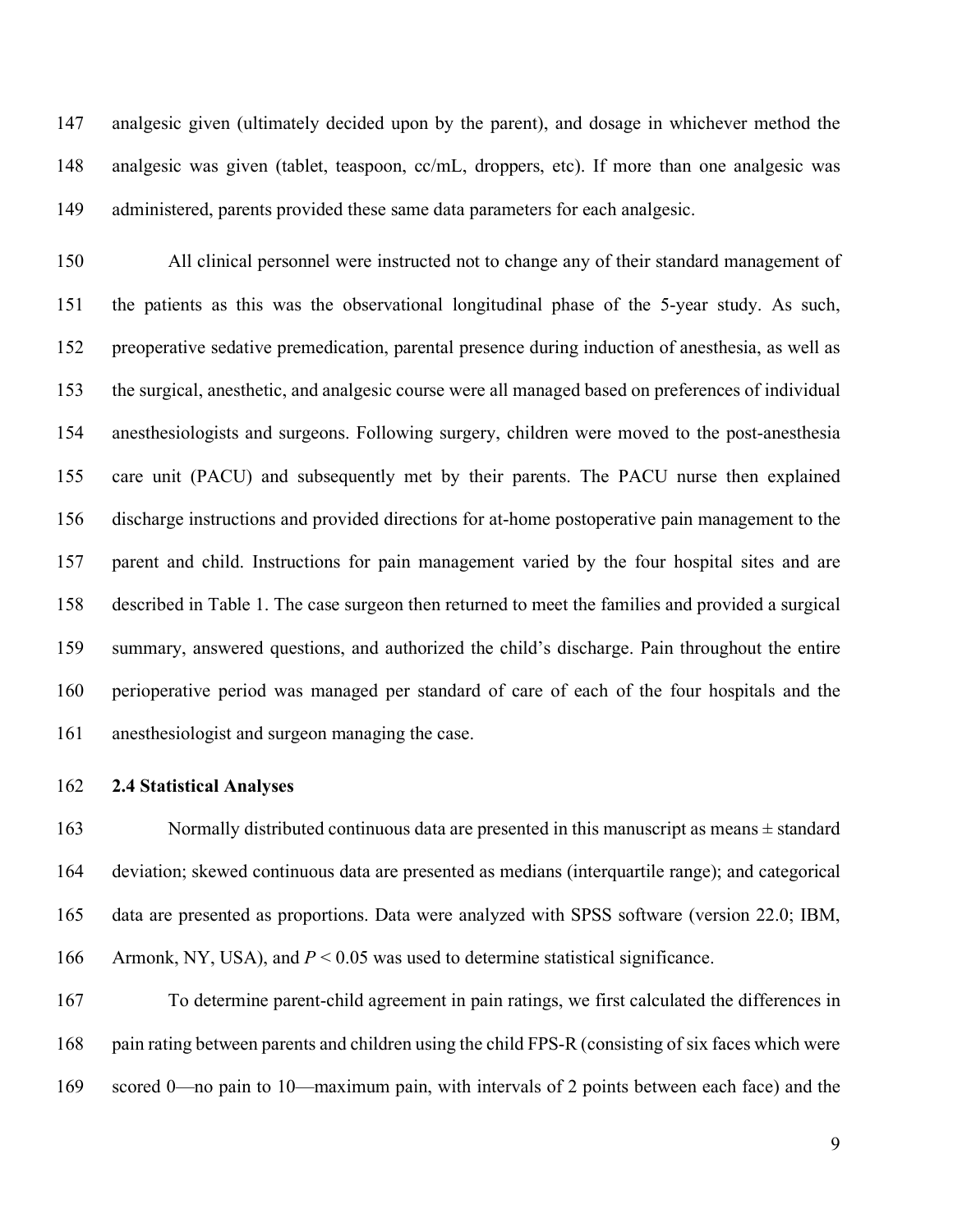170 parent NRS (recorded on a 0-10 scale). Since pain reporting data was not normally distributed, a Wilcoxon Signed Ranks Test was used to determine disagreement between median parent and child postoperative pain ratings on each of the follow up assessment days.[34]

 Next, we calculated the percentage of dyads who demonstrated significant disagreement between postoperative pain ratings. Previous research has identified that a difference of 20% - 35% in pain rating corresponds to a meaningful decrease in pain intensity.[35,36] As such, we determined *a priori* that disagreement in this study between the score of the child and the score of the parent will be defined as a difference of 2 or more points on the standardized 0-10 pain rating scale. Once we identified which parent-child dyads were in disagreement on each of the three postoperative days, all parent-child dyads included in the study were categorized into one of 3 groups: parents who overestimated their child's pain (OE), parents whose pain ratings were in agreement with child ratings (A), and parents who underestimated their child's pain (UE).

 Due to instances in which a parent-child dyad was inconsistent in their ratings across the three postoperative days (that is, the parent may have overestimated their child's pain on one of the postoperative days, and been in agreement or underestimated on another one of the days), we decided that parents had to overestimate, be in agreement, or underestimate their child's pain on at least two of the three postoperative days to be classified in one of the three groups. This methodology eliminated 56 dyads who were inconsistent in their pain rating classifications across postoperative days. These dyads were not included in the subsequent bivariate analysis to identify predictors of disagreement, or in comparisons of analgesic administration between groups.

 Analgesic administration, which accounted for both type and dosage administered by parent to their child (in milligram per kilogram), was examined within each of the three groups. Statistical differences of various analgesics administered over time were calculated using repeated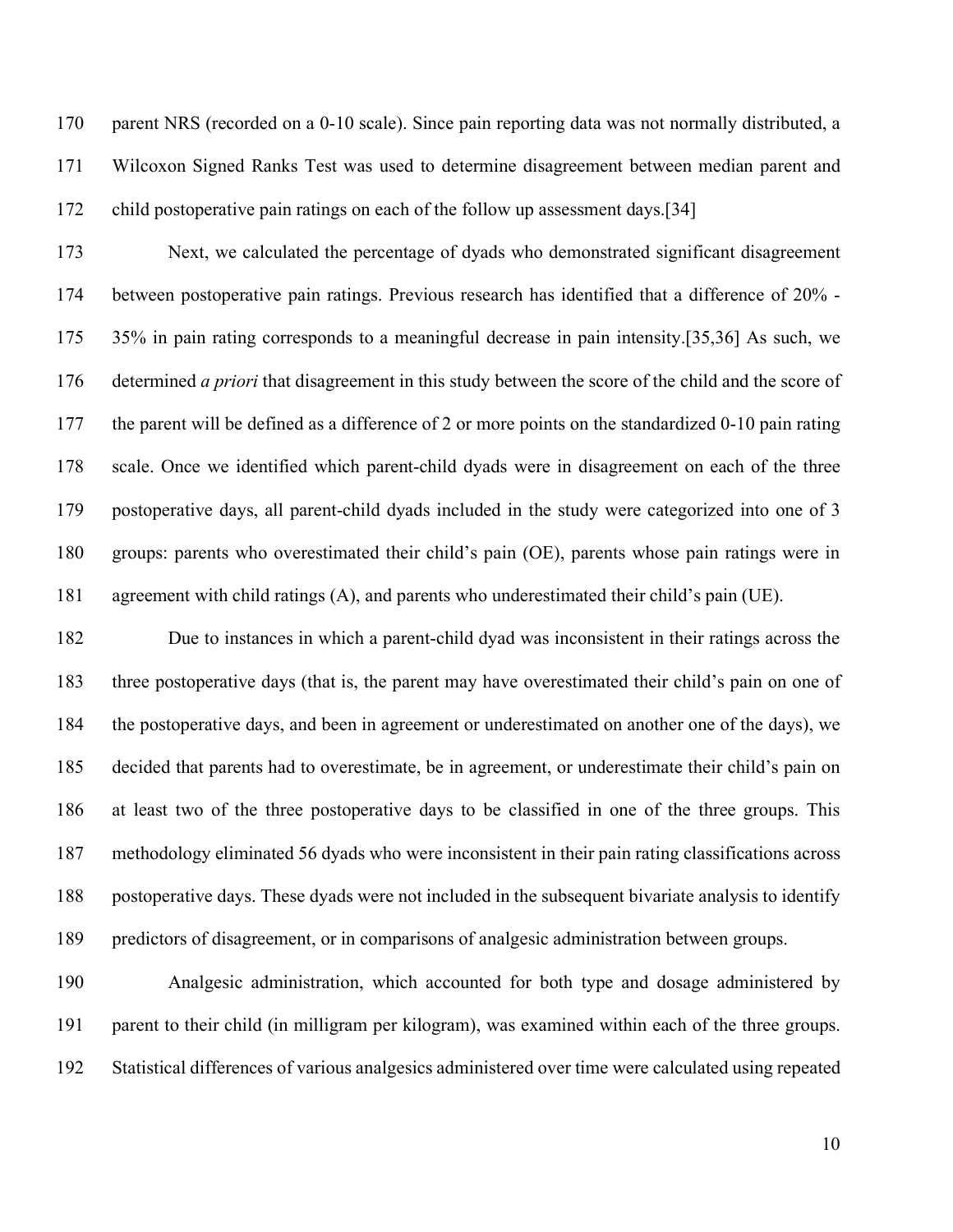| 193 | measures analysis of variance (ANOVA), where $T1 =$ postoperative day 1, $T2 =$ postoperative day |
|-----|---------------------------------------------------------------------------------------------------|
| 194 | 2, and T3= postoperative day 3, and the three groups in question were overestimators (OE),        |
| 195 | agreement $(A)$ , and underestimators (UE).                                                       |

 The next phase of statistical analyses determined whether any of the collected demographic and psychological variables predicted parent-child postoperative pain disagreement. Demographic variables in question included: child gender, race-ethnicity, and age; parent education and race- ethnicity; family marital status, household income, whether the child had undergone previous surgery, child anxiety at previous medical visits, and pain level that parents expected their child to endure during the current procedure. Psychological variables included the EAS-TS, MAQ, STAI, and MBSS. Using the three subgroups of dyads (OE, A, UE), a chi-square calculation was performed for categorical variables and a one-way ANOVA was performed for continuous variables to identify potential correlations between predictor variables and postoperative pain rating agreement. Results of these analyses were used to compute logistic regression models to examine the relation between dyad groups and possible predictive variables, as well as to control 207 for potential confounding variables.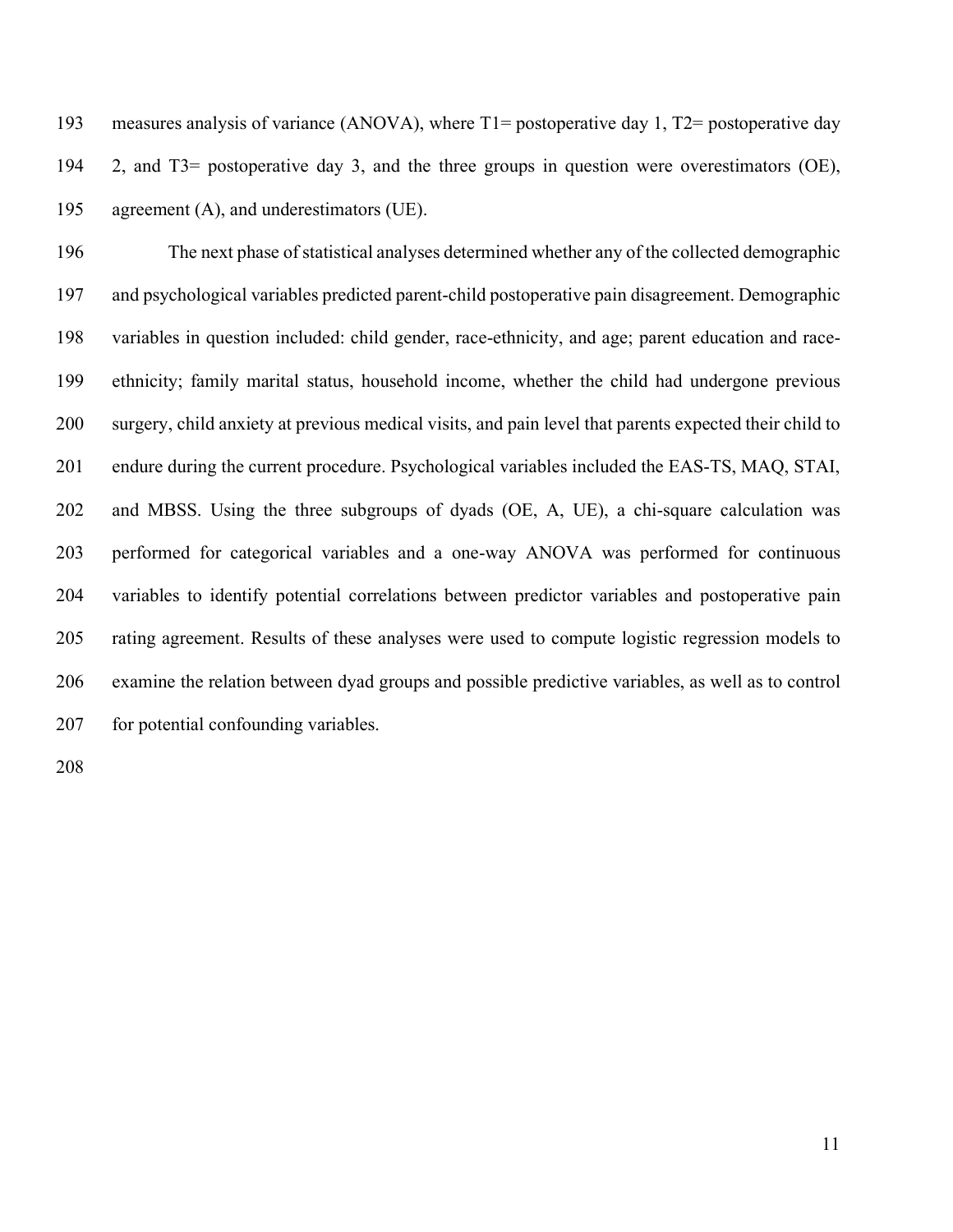**3. Results**

 A total of 311 parent-child dyads were included in this study. The reader is referred to Table 2 for a full description of the various demographic characteristics of the population reported in this manuscript. Participants primarily consisted of male children (50.2%) with a mean age of 6  $\pm$  3 years, parent respondents were primarily mothers (85.2%), and English was the primarily language (74.0%).

## *3.1 Do parents and child disagree when assessing postoperative pain?*

 Across all postoperative days, parental median NRS scores were significantly higher than child FPS-R median scores (*p*'s < 0.05, Table 3). Using the previously defined criterion (2-points) for clinically significant disagreement between parent and child pain ratings, we found that a large proportion of parent-child dyads were in disagreement on postoperative day 1, 110/306 (35.95%), day 2, 102/287 (35.54%), and day 3, 61/203 (30.05%) (Fig. 1). When looking only at dyads who were in disagreement, in 79/110 (71.82%) of the dyads, parents overestimated on day 1; in 75/102 (73.52%) of the dyads, parents overestimated on day 2; and in 49/61 (80.33%) of the dyads, parents overestimated on day 3.

## *3.2 What is the clinical impact of the disagreement between parents and children?*

 A two-way repeated measures ANOVA was conducted to examine differences in the postoperative administration of ibuprofen both across time (T1, T2, T3) and group (OE, A, UE). 229 This analysis did not reveal a significant difference within groups across time (T1-3,  $p = 0.575$ ), however it did reveal borderline statistical differences across groups (*p* = 0.074). A between group post-hoc analysis indicated that parents in the OE group administered more ibuprofen than did 232 parents in the A group on day 2 ( $p = 0.013$ ) and day 3 ( $p = 0.047$ ).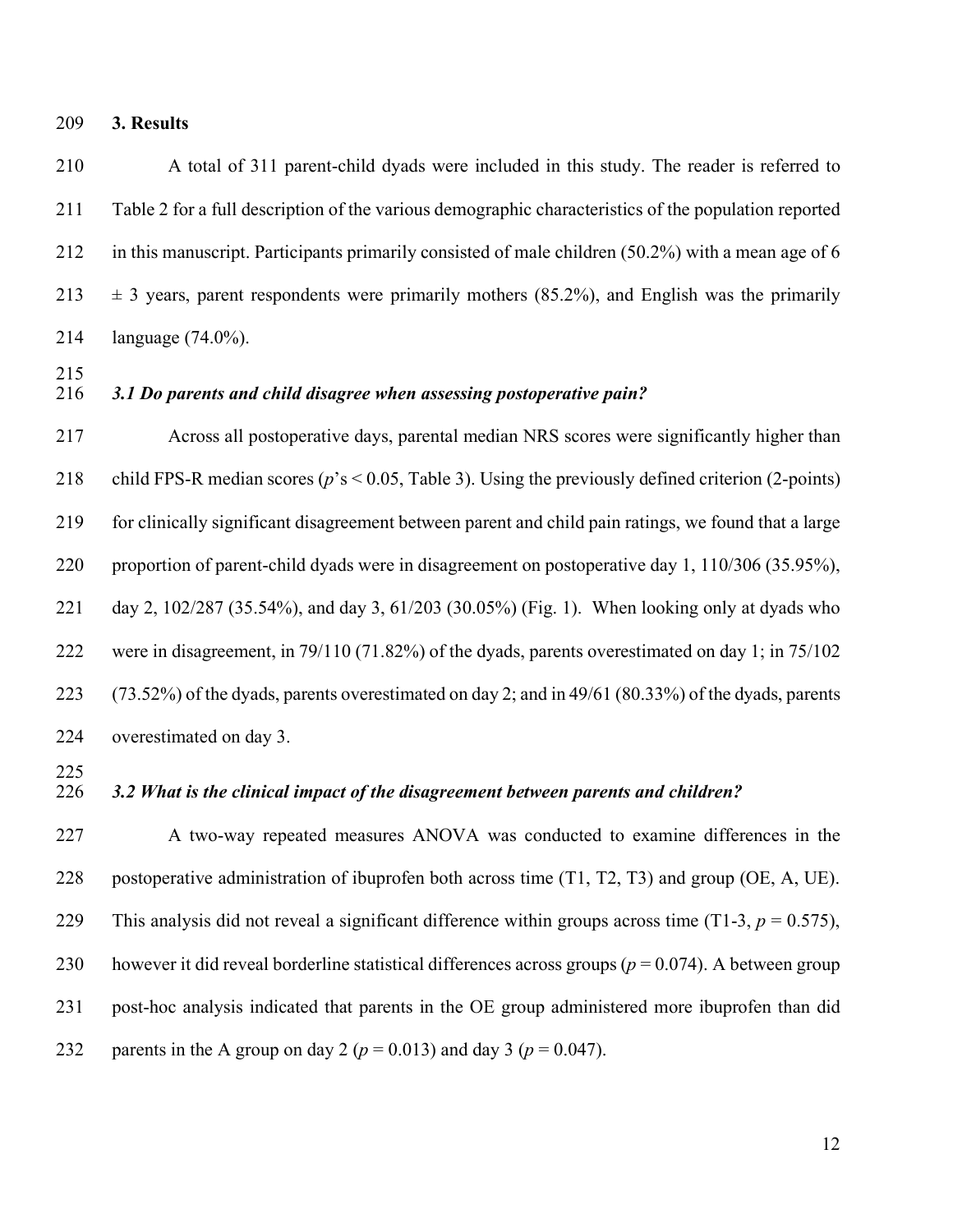A second two-way repeated measures ANOVA was conducted for oxycodone and included only postoperative days 1 and 2 given the sample size of children who used this medication on day 235 3 was in the single digits. We found statistically significant differences both over time ( $p = 0.001$ ) 236 and between groups ( $p = 0.000$ ). Post-hoc between groups analysis revealed that administration of 237 oxycodone was higher in the OE group than the A group on day 1 ( $p = 0.037$ ) and day 2 ( $p =$ 0.004).

 Next, we ran three individual repeated measures ANOVA tests for acetaminophen, hydrocodone, and codeine consumption over days 1, 2, and 3. We found that for all these three medications there was a decrease of total amount given per day as a function of the postoperative 242 day  $(p = 0.001)$ , but that there were no group (OE, A, UE) differences for these medications.

# *3.3 Is it possible to predict which parent-child dyad will be in disagreement?*

 In order to answer this question, we first conducted a chi-square analysis for categorical variables and a one-way ANOVA for continuous variables to identify potential predictors of 247 disagreement. As can be seen in Table 4, anxiety of the child at previous medical visits ( $p = 0.012$ ) 248 and hospital site of the study ( $p = 0.005$ ) emerged as clinically different between the three study groups. There were no other differences identified between the 3 groups for all other variables 250 tested  $(p = ns)$ .

 In order to control for potentially confounding variables, we next conducted logistic regression models utilizing the previously identified potential predictors. Two sets of logistic regression models were performed to evaluate hospital site as a predictor of group assignments. The first model used hospital site to predict whether parents were more likely to underestimate or 255 agree with their child (overall significance,  $p = 0.210$ ), and the second used hospital site to predict whether parents were more likely to overestimate or agree with their child (overall significance, *p*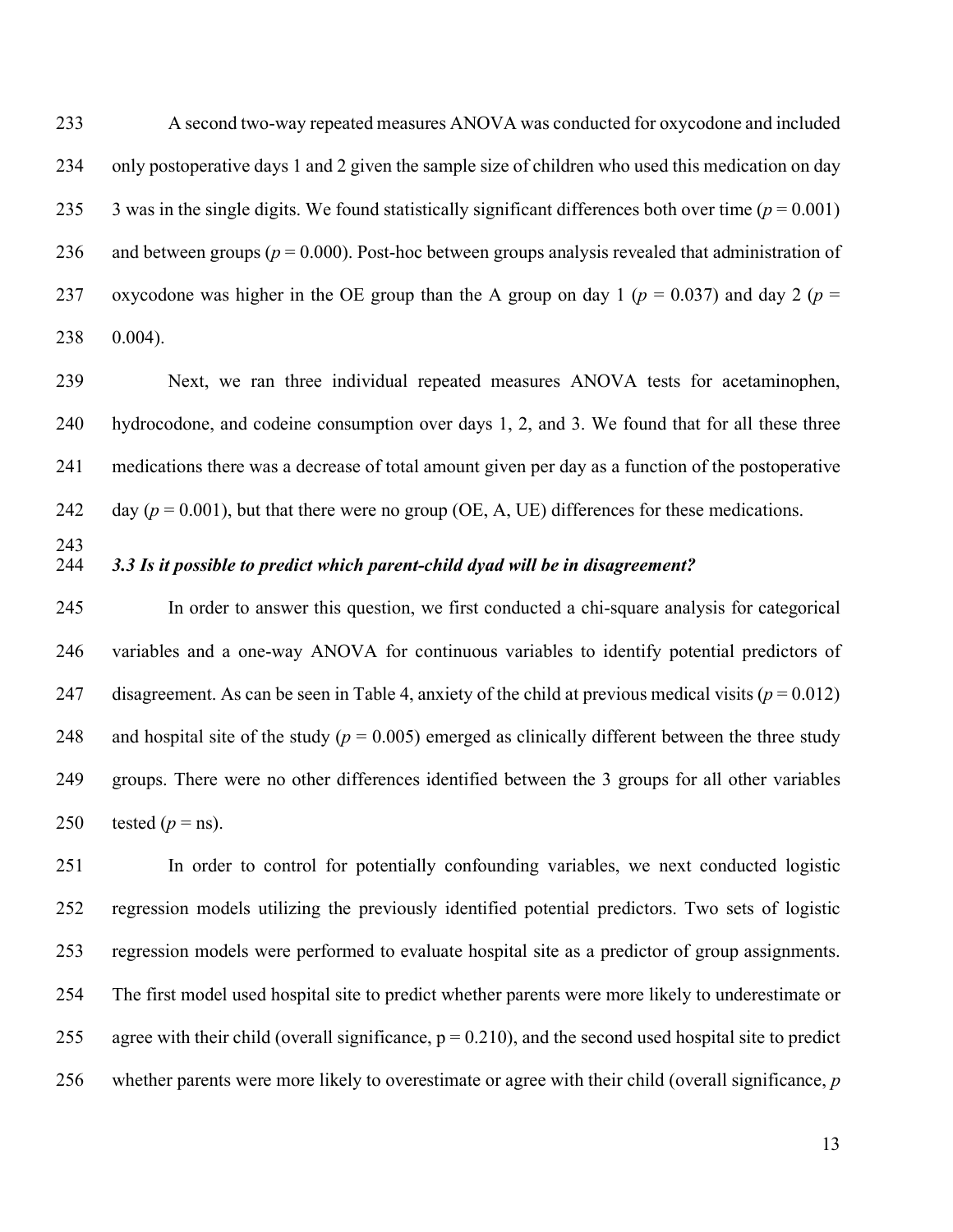$257 = 0.002$ ). Table 5 depicts the distribution of group assignments across all hospital sites on each of the three postoperative days in question. Table 6 indicates, hospital site was found to be the only independent predictor for group assignment of the dyads. Specifically, overall parents were more likely 5.7 times more likely to overestimate than agree with their child's pain at Lucile Packard Children's Hospital as compared to Children's Hospital, Denver (*β* = 1.749, *p* = 0.001, *OR* = 5.750, *95% CI* = 2.108-15.687). An additional logistic regression model determined that anxiety of the 263 child at previous medical visits was not a significant predictor of group assignment ( $p = 0.164$ ). Table 7 conveys the breakdown of socioeconomic data at each of the hospital sites used to compute the logistic regression model.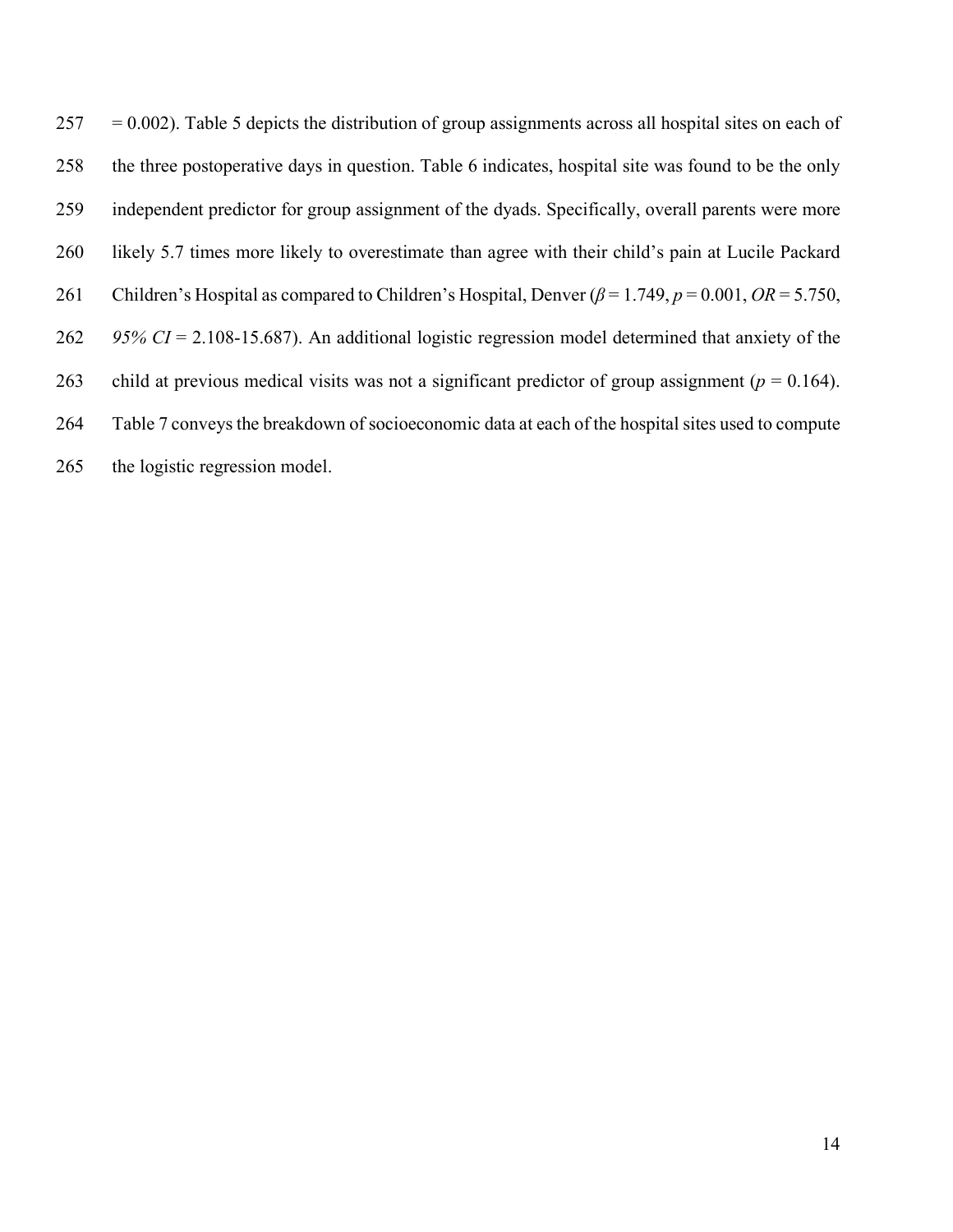### **4. Discussion**

 The goals of the study were to identify if there is disagreement on pain rating between children undergoing surgery and their parents, as well to examine if we can predict those parents and children who disagreed and to examine the potential impact of this disagreement on the administration of analgesics. Under the conditions of this study, we found that a significant proportion of parents and children were in disagreement in determining the children's postoperative pain severity in the first 3 days after surgery. Of parent-child dyads in disagreement, most parents overestimated their child's pain, and those parents were more likely to administer more ibuprofen and oxycodone during the postoperative course. Multiple regression models showed hospital site as the sole independent predictor for postoperative pain rating disagreement.

 Postoperative pain management is a critical factor in recovery after surgery. After discharge from the hospital, parents are mostly responsible for managing their child's postoperative pain. As evident in the postoperative medication instructions (Table 1), each of the four sites included in this manuscript provided parents with individualized instructions for at-home analgesic administration. This could be one explanation for the finding that parents at Stanford were significantly more likely to overestimate their child's pain as compared to parents at other sites. That is, if parents at Stanford were instructed to administer pain medication around the clock, they may have interpreted this as an indication that their child should be experiencing pain and would require more medication. This could potentially lead to parent-child pain rating disagreement, which is supported by previous findings which have shown that parents often experience difficulty in accurately identifying their child's pain level and determining the proper amount of analgesics to relieve the pain.[19,37,38] It is interesting to note that the present study did not identify socioeconomic status (neither in family income, nor in parental education) as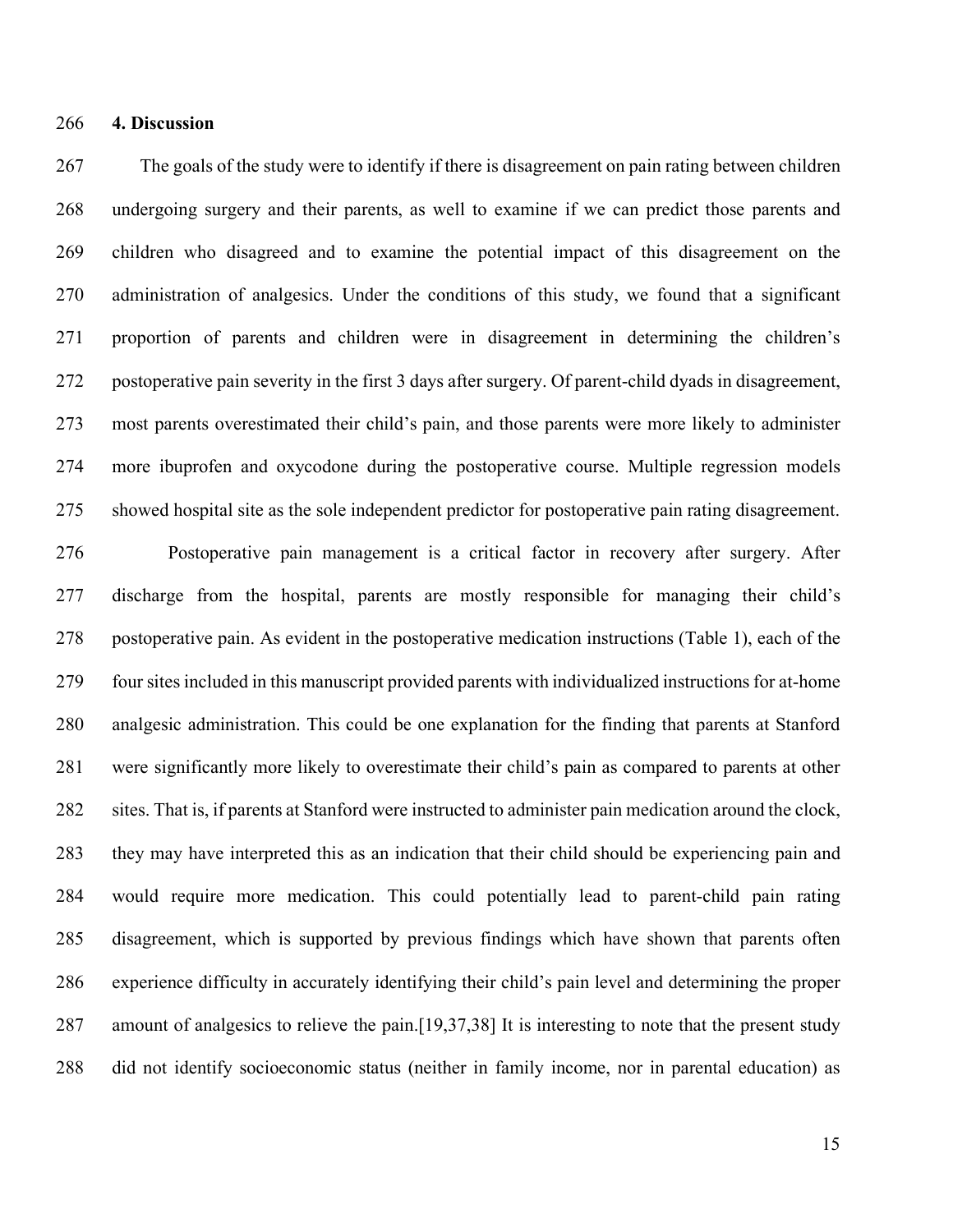predictors of disagreement. This finding may even further emphasize the need for providing parents highly specific instructions on postoperative pain management, for parents do not necessarily rely on their own education or knowledge-base in identifying and treating their child's pain. Table 7 highlights the distribution of education levels and incomes of parent-child dyads amongst the four hospital sites.

 If parents are provided a way of interpreting their child's postoperative pain, with analgesic instructions that correspond to appropriate pain levels, it could mean that a more specific means of identifying postoperative at-home pain levels may be imperative in reducing parent-child pain rating disagreement. Previous research on parent management of child's postoperative pain at home has found that 79 percent of parents found a supportive phone call to clarify instructions on postoperative pain management was useful.[15] Further, current practice in most institutions typically devotes more time on directions of how to assess pain and how to manage pain in the PACU, rather than in the pre-surgical visit. Since parents are highly stressed on the day of surgery, it is no wonder that many parents simply don't comprehend or remember these instructions from the PACU. A better solution would be to provide more information preoperatively or use mobile Health (mHealth) as a supportive tool.[39,40]

 Analyses of pain medication administration found that overestimator parents provided significantly more ibuprofen and oxycodone on some postoperative days than those dyads in agreement. This is the first study in this area that has documented that parental overestimation of pain can result, in some cases, in higher administration of analgesics by parents. Although the average quantity of analgesics administered by overestimator parents was still within safe limits, it is important to recognize that since the child's pain is less than assumed by the parent, it can likely be treated by a lower dosage of analgesics. By recognizing appropriate pain levels and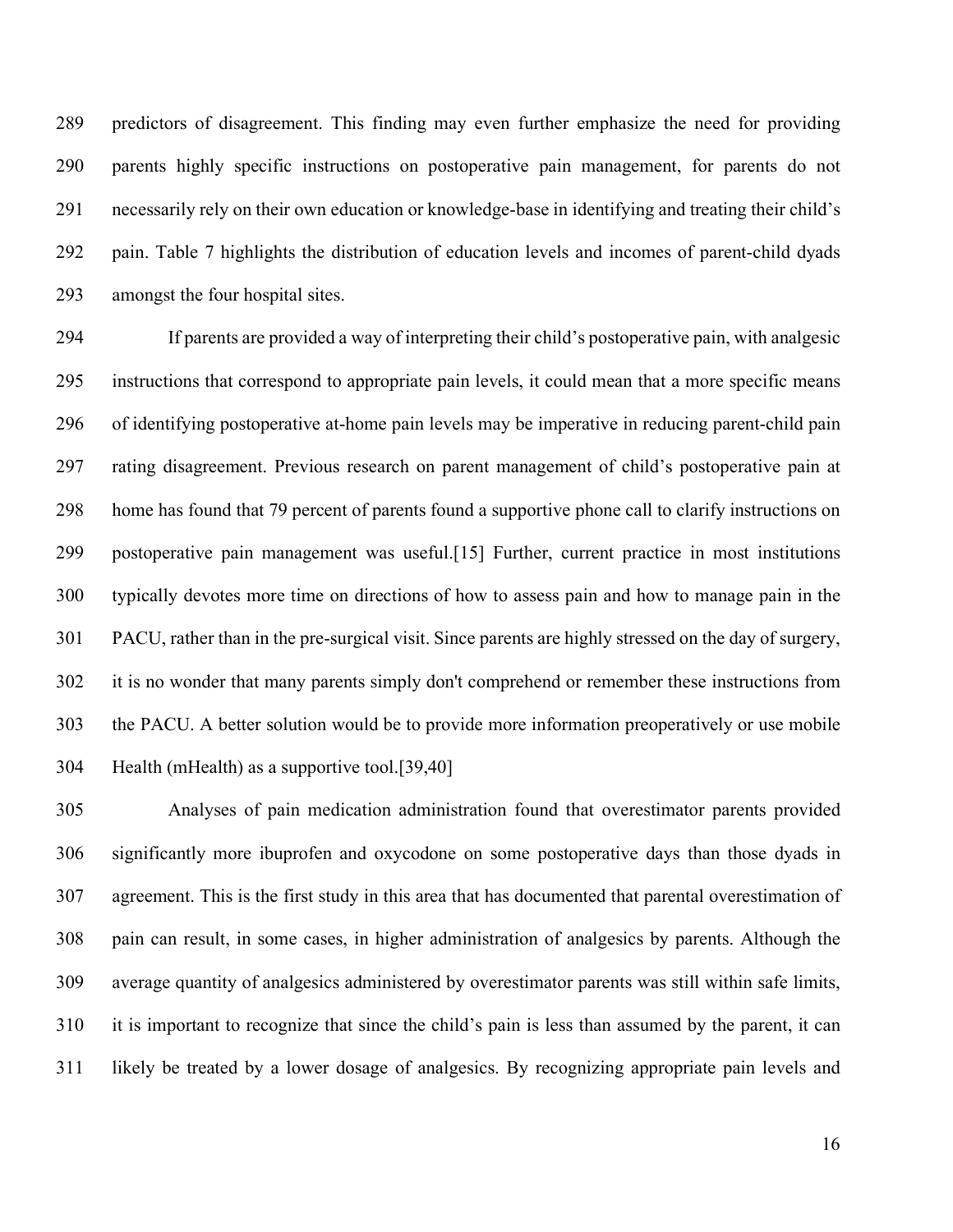administering the appropriate amount of analgesics, there is greater likelihood of avoiding higher- administration, which, if severe, may result in acetaminophen-induced liver toxicity,[41] codeine- associated nausea, dizziness, vomiting, and fatalities,[42] and ibuprofen-related gastric discomfort or vomiting.[43] The results of this report should also be viewed within the context of the ongoing debate on the opioid epidemic and the role of pain management in that epidemic. The finding that hospital site was a predictor of disagreement, and that postoperative analgesic instructions varied by site highlights the critical importance of providing a clear methodology of assessing and treating a child's postoperative pain, as well as clear expectations on the amount of pain that should be expected. We believe, that these elements of clear instructions as well as clear expectations could be used to combat the opioid epidemic within the context of postoperative pain

 Future studies should seek to provide refined postoperative pain management instructions. most postoperative pain management instructions required parents to provide analgesics "as needed" based on their child's pain (Table 1), and our findings demonstrate significant disagreement in parent-child postoperative pain ratings, there is great risk of parents misinterpreting their child's pain, and therefore, providing inaccurate analgesic dosages.

 The present study did not include highly sensitive measures to identify the impact of ethnicity, but it is important to note that previous literature has shown that parental perioperative anxiety and stress can be impacted by variables such as ethnicity, language, and acculturation.[23] Such, it would be helpful to explore the role of these variables in affecting parental vigilance when evaluating postoperative pain.

 Though the present study did not find age to be a predictor of dyad disagreement, the data showed that children of UE parents were older, on average, than children of A or OE parents (Table 4). This corresponds to previous literature which has shown that older children may experience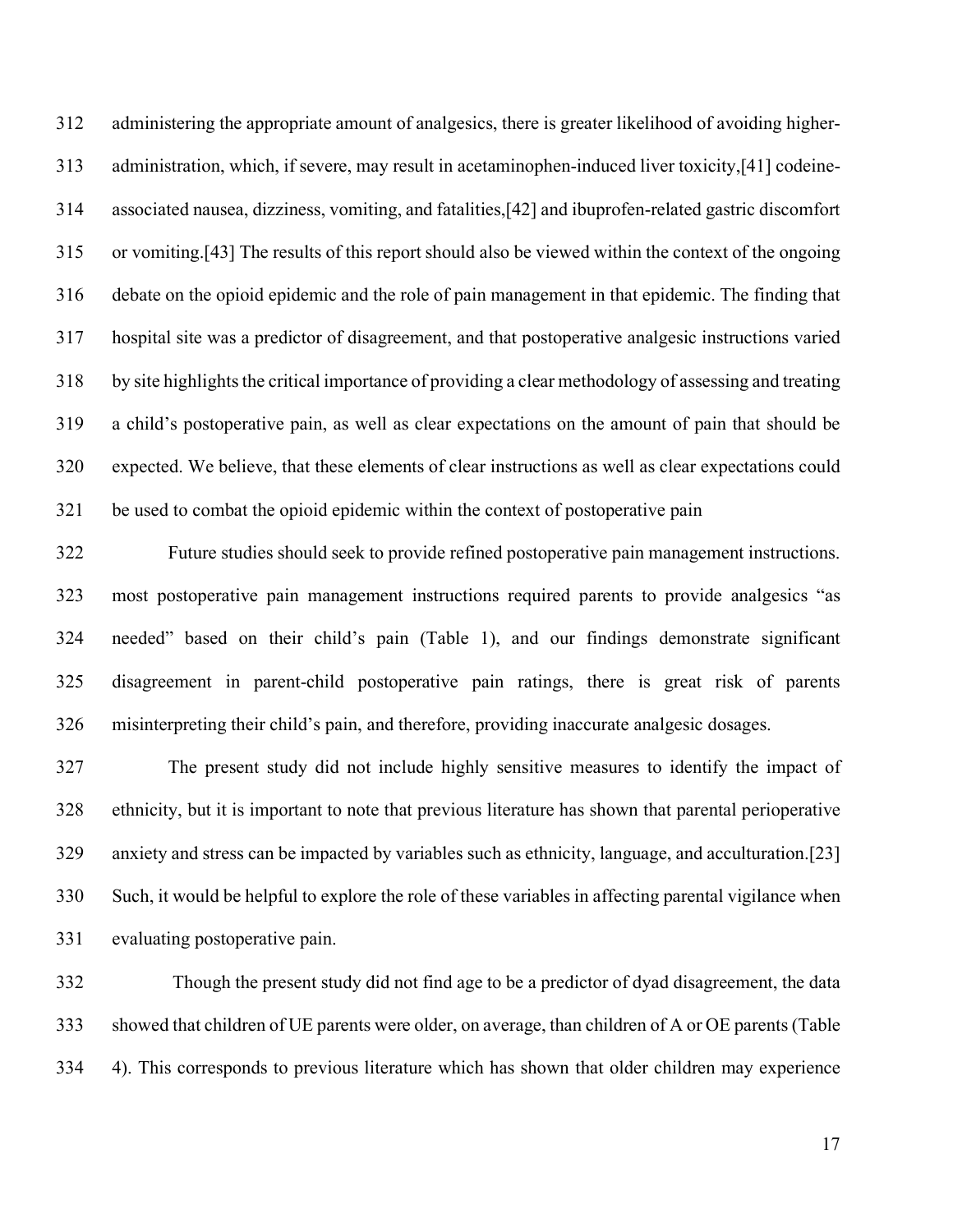more pain, as well as increased analgesic use and delayed return to day-to-day functioning than younger children following T&A surgery.[44,45] Since UE dyads were of higher age, on average, it is worthwhile to provide specific instructions to parents of older children on potentially higher pain rates. Ultimately, is of most critical importance to provide concrete directions to all parents on identifying and treating child postoperative pain.

 The results of this study should be interpreted with caution because of a number of methodological limitations. We did not consider the operative surgeon, surgical technique, anesthesiologist, and anesthetic techniques that all have a bearing on postoperative pain, but should not affect the proportion of OE, A, and UE dyads. In the analysis of analgesics administered, we did not consider the combination of codeine and acetaminophen as a separate group or those patients who alternated acetaminophen with ibuprofen. Indeed, we analyzed the data for each drug for the entire group, and this was done because of the small sample size of both the alternating group and the combination group. The results analyzed also depend on the reliability of parents in correctly recording analgesic administration, as this was not witnessed/verified by any additional parties. In addition, there was substantial loss to follow-up over time, such that 306 dyads reported data for postoperative day 1, as compared to 203 dyads on day 3. This drop off can be expected, as parents may not be as inclined to continue recording data if the child is recovering and returning to baseline function. These methodological limitations aside, we should note that this is the first publication of its kind that not only describes the phenomena of disagreement in pain scores between children and their parents, but also looks at the impact of these scores on analgesic consumption as well as trying to identify predictors for this phenomena.

 Conclusively, the present manuscript provides evidence that a significant portion of parent-child dyads are in disagreement on children's postoperative pain ratings. Of dyads in disagreement,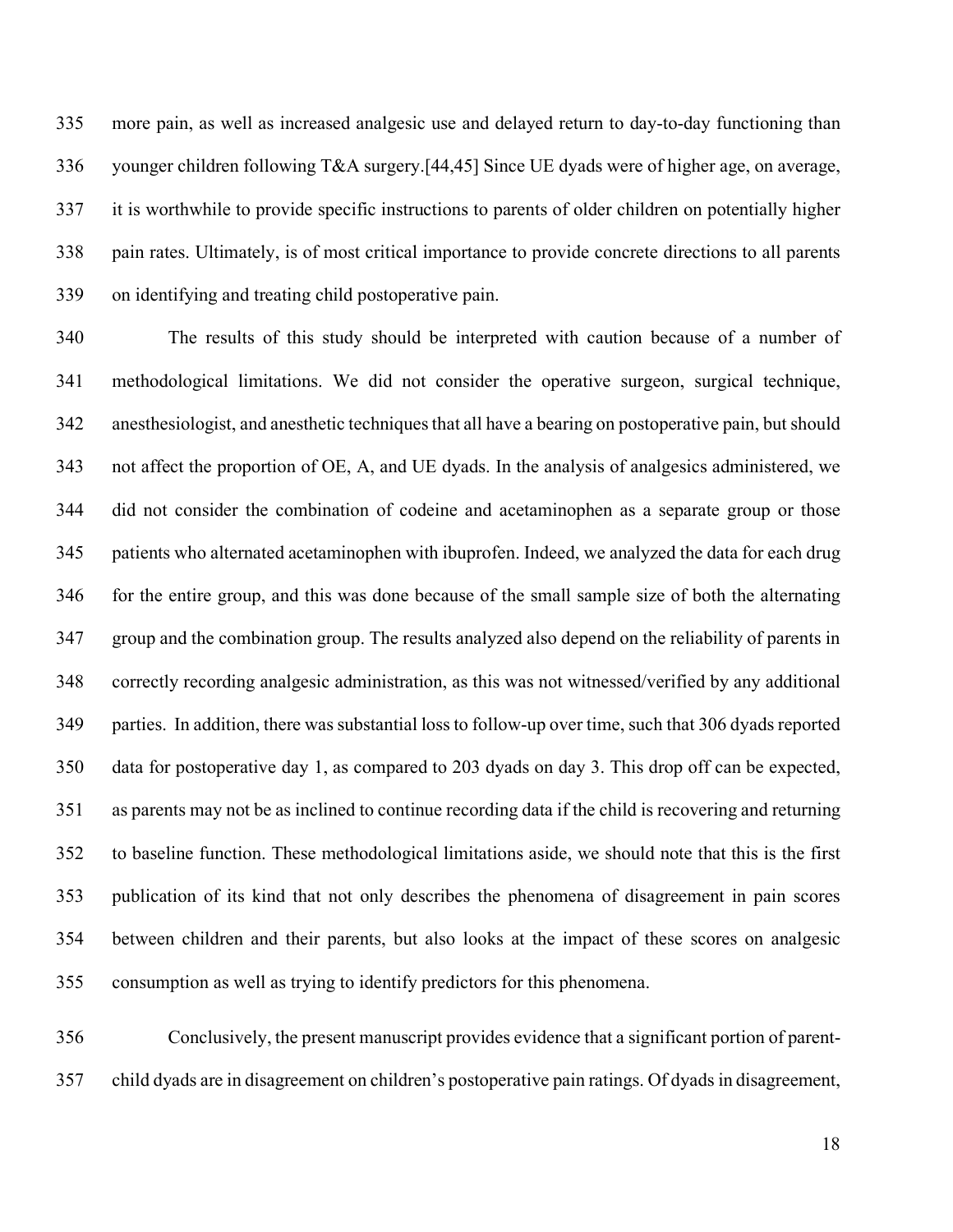the majority of parents overestimated their child's pain and provided substantially more analgesics to their child during postoperative recovery at home. Given the substantial number of children suffering from postoperative pain during home recovery, as well as the negative implications of postoperative pain and overmedication, it is crucial to improve postoperative pain management at home. This could be done by establishing a universal protocol used throughout hospitals on how to use a pain scale in assessing child pain and tailoring pain medications based on the pain score.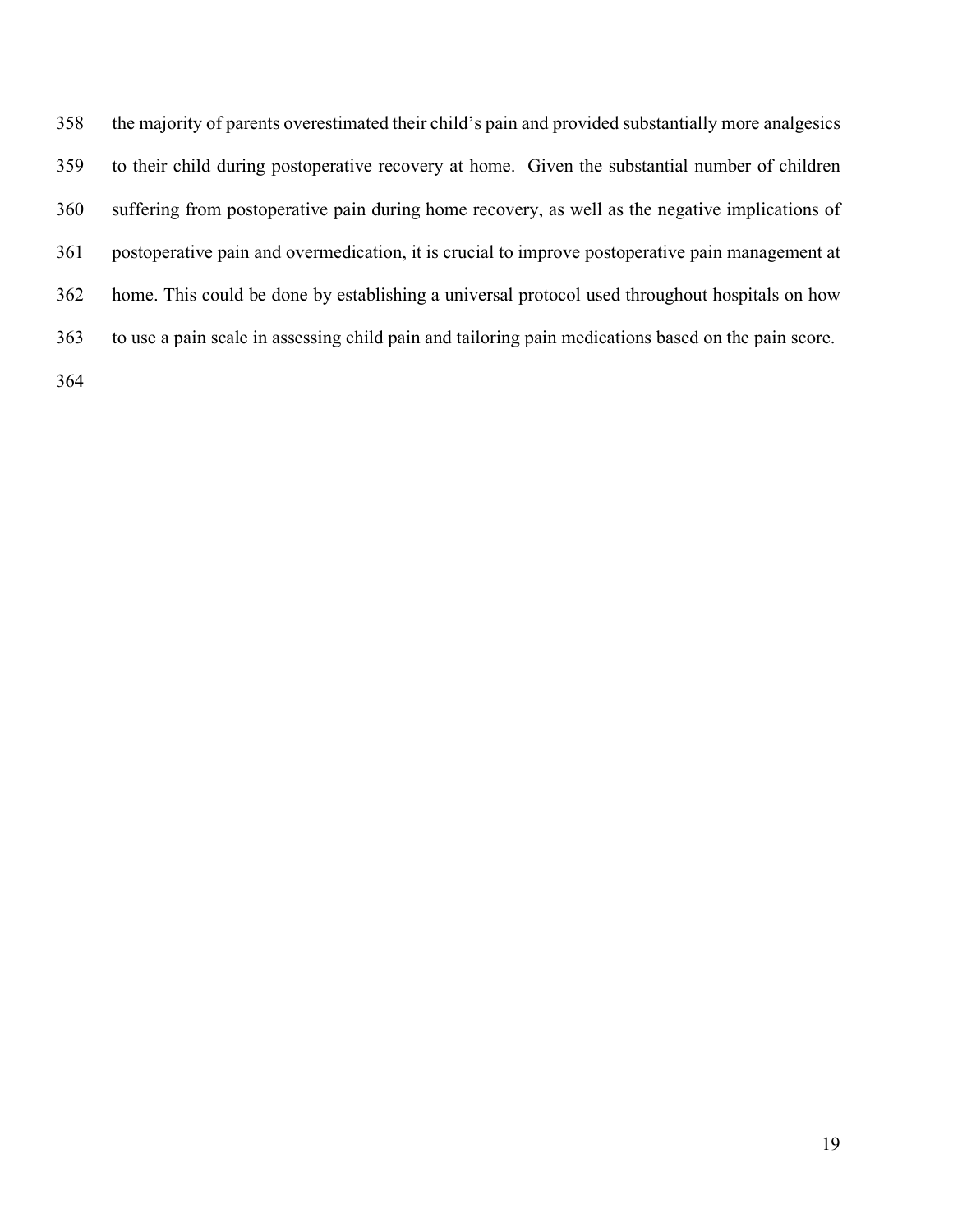## **5. References**

- [1] H. Owen, V. McMillan, D. Rogowski, Postoperative pain therapy: a survey of patients' expectations and their experiences, Pain. 41 (1990) 303–307.
- [2] M.A. Fortier, J. Chou, E.L. Maurer, Z.N. Kain, Acute to chronic postoperative pain in
- children: Preliminary findings, J. Pediatr. Surg. 46 (2011).
- doi:10.1016/j.jpedsurg.2011.03.074.
- [3] G.A. Finley, P.J. McGrath, S.P. Forward, G. McNeill, P. Fitzgerald, Anonymous, Parents'
- management of children's pain following "minor" surgery, Pain. 64 (1996) 83–87.
- http://www.sciencedirect.com/science?\_ob=MImg&\_imagekey=B6T0K-3VXJK3J-8-
- 374 1& cdi=4865& user=4422& pii=0304395995000917& origin=gateway& coverDate=0
- 1/31/1996&\_sk=999359998&view=c&wchp=dGLzVlb-
- zSkzS&md5=b07236954c0dad2abfbf67744a326d13&ie=/sdarticle.pdf.
- [4] E. Nikanne, H. Kokki, K. Tuovinen, Postoperative pain after adenoidectomy in children, Br J Anaesth. 82 (1999) 886–889.
- [5] V. Unsworth, L.S. Franck, I. Choonara, Parental assessment and management of
- children's postoperative pain: a randomized clinical trial, J Child Heal. Care. 11 (2007) 186–194.
- [6] F.F. Warnock, J. Lander, Pain progression, intensity and outcomes following
- tonsillectomy, Pain. 75 (1998) 37–45.
- http://www.sciencedirect.com/science?\_ob=MImg&\_imagekey=B6T0K-3S66M0N-4-
- 385 C& cdi=4865& user=4422& pii=S0304395997002029& origin=gateway& coverDate=
- 03/31/1998&\_sk=999249998&view=c&wchp=dGLbVlb-
- zSkzV&md5=384910c69561695e17172948e0aa2491&ie=/sdarticle.pdf.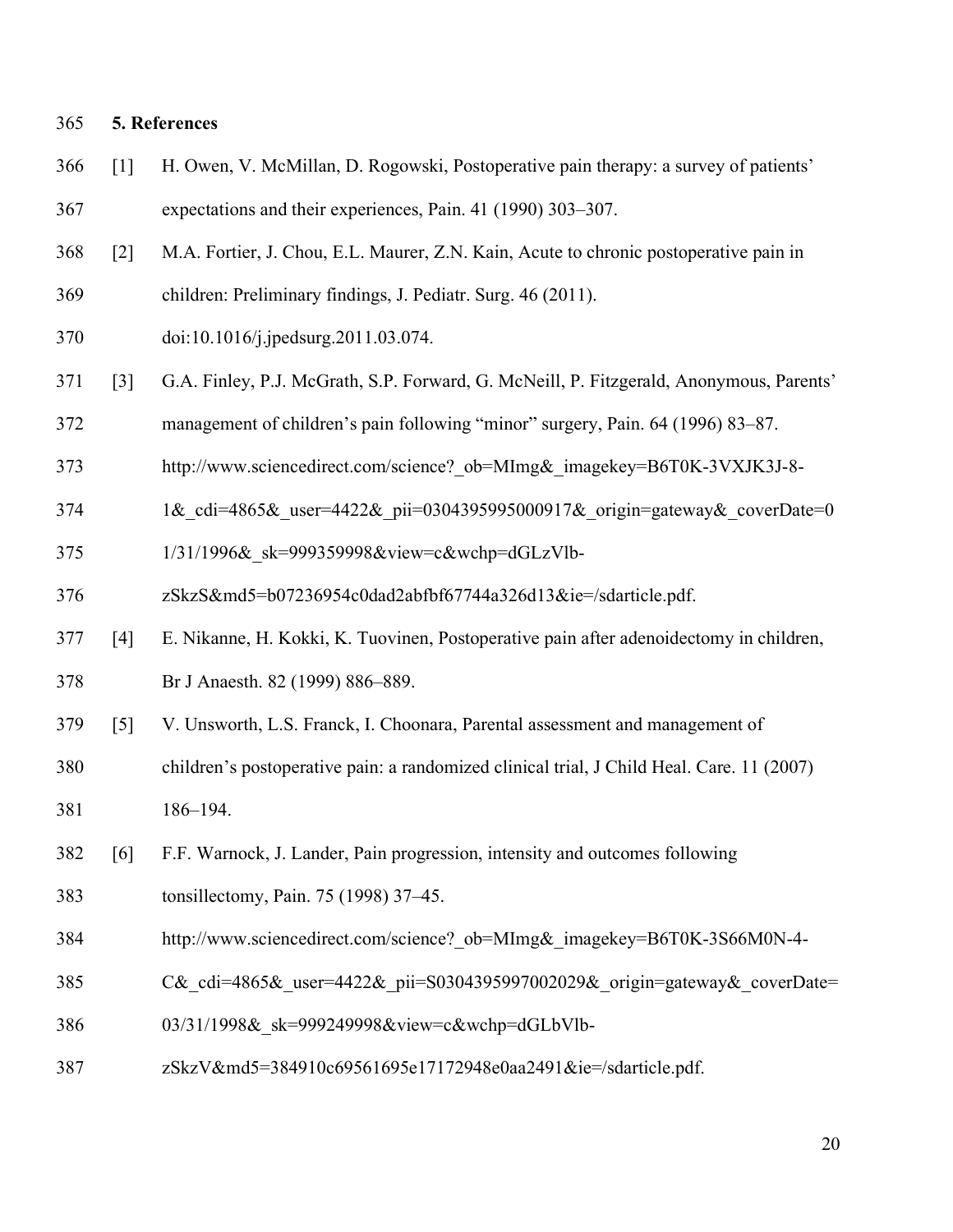- [7] S.A. Wiggins, R.L. Foster, Pain after tonsillectomy and adenoidectomy: "ouch it did hurt bad," Pain Manag Nurs. 8 (2007) 156–165.
- [8] M.E. Wilson, H.L. Helgadottir, Patterns of pain and analgesic use in 3- to 7-year-old children after tonsillectomy, Pain Manag Nurs. 7 (2006) 159–166.
- [9] V. Gedaly-Duff, D. Ziebarth, Anonymous, Mothers' management of adenoid-
- tonsillectomy pain in 4- to 8-year-olds: a preliminary study, Pain. 57 (1994) 293–299.
- [10] S. Forward, T.L. Brown, P.J. McGrath, Mothers' attitudes and behavior toward medicating children's pain, Pain. 67 (1996) 469–474.
- [11] H. Zhou, P. Roberts, L. Horgan, Association between self-report pain ratings of child and
- parent, child and nurse and parent and nurse dyads: meta-analysis, J. Adv. Nurs. 63 (2008) 334–342.
- [12] M.A. Fortier, J. Chou, E.L. Maurer, Z.N. Kain, Acute to chronic postoperative pain in
- children: preliminary findings, J Pediatr Surg. 46 (2011) 1700–1705. doi:S0022-

3468(11)00289-2 [pii] 10.1016/j.jpedsurg.2011.03.074.

- [13] M.A. Fortier, J.E. MacLaren, S.R. Martin, D. Perret, Z.N. Kain, Pediatric pain after
- ambulatory surgery: Where's the medication?, Pediatrics. 124 (2009) e588-95.
- doi:10.1542/peds.2008-3529.
- [14] C.T. Chambers, G.J. Reid, K.D. Craig, P.J. McGrath, G.A. Finley, Agreement between child and parent reports of pain, Clin J Pain. 14 (1998) 336–342.
- http://www.ncbi.nlm.nih.gov/entrez/query.fcgi?cmd=Retrieve&db=PubMed&dopt=Citati 408 on&list uids=9874013.
- [15] D.A. Jonas, Parent's management of their child's pain in the home following day surgery.,
- J. Child Health Care. 7 (2003) 150–62. http://www.ncbi.nlm.nih.gov/pubmed/14516009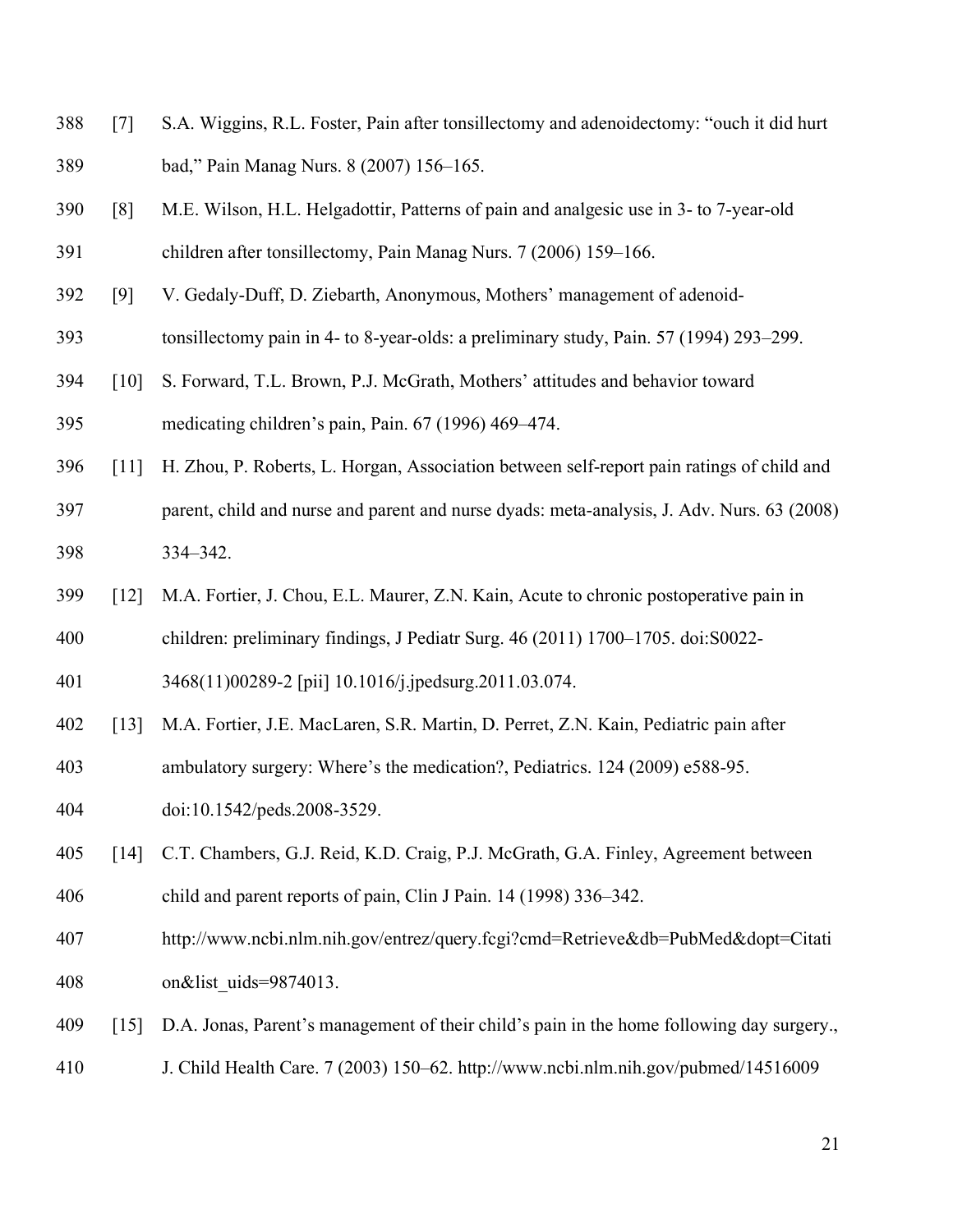(accessed July 1, 2016).

- [16] C. von Baeyer, L. Spagrud, J. McCormick, E. Choo, K. Neville, M. Connelly, Three new
- datasets supporting use of the Numerical Rating Scale (NRS-11) for children's self-reports
- of pain intensity., Pain. 143 (2009) 233–7. doi:10.1016/j.pain.2009.03.002.
- [17] M.H. Bellman, C.E. Paley, Pain control in children. Parents underestimate children's
- pain., BMJ. 307 (1993) 1563. http://www.ncbi.nlm.nih.gov/pubmed/8274939 (accessed July 11, 2016).
- [18] U. Rajasagaram, D.M. Taylor, G. Braitberg, J.P. Pearsell, B.A. Capp, Paediatric pain
- assessment: Differences between triage nurse, child and parent, J. Paediatr. Child Health.
- 45 (2009) 199–203. doi:10.1111/j.1440-1754.2008.01454.x.
- [19] R.S. Greenberg, C. Billett, M. Zahurak, M. Yaster, R.S. Greenberg, C. Billett, M. Zahurak, M. Yaster, Videotape increases parental knowledge about pediatric pain
- management, Anesth. Analg. 89 (1999) 899–903.
- [20] A.K. Tan, J. Rothstein, T.L. Tewfik, Anonymous, Ambulatory tonsillectomy and
- adenoidectomy: complications and associated factors, J. Otolaryngol. 22 (1993) 442–446.
- [21] A.D. Husband, A. Davis, Pain after tonsillectomy, Clin Otolaryngol Allied Sci. 21 (1996) 99–101.
- [22] S.R. Martin, J.M. Chorney, E.T. Tan, M.A. Fortier, R.L. Blount, S.H. Wald, N.L. Shapiro,
- S.L. Strom, S. Patel, Z.N. Kain, Changing Healthcare Providers' Behavior during
- Pediatric Inductions with an Empirically Based Intervention, Anesthesiology. 115 (2011)
- 18–27. doi:10.1097/ALN.0b013e3182207bf5.
- [23] R.S. Stevenson, A. Rosales, M.A. Fortier, B. Campos, B. Golianu, J. Zuk, J. Gold, Z.N.
- Kain, The Role of Ethnicity and Acculturation in Preoperative Distress in Parents of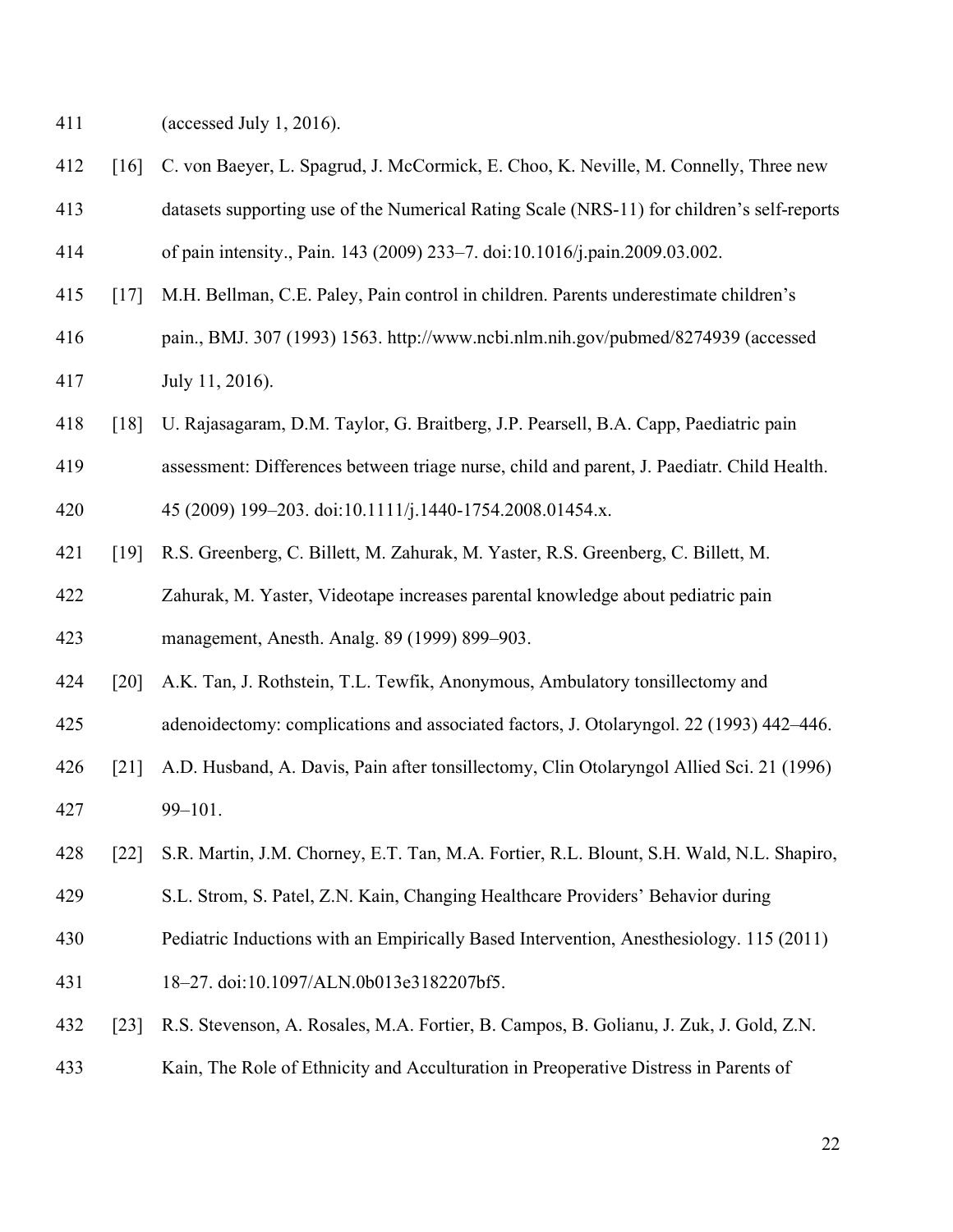- Children Undergoing Surgery., J. Immigr. Minor. Health. (2016) [Epub ahead of print]. doi:10.1007/s10903-016-0357-7.
- [24] C.L. Hicks, C.L. von Baeyer, P.A. Spafford, I. van Korlaar, B. Goodenough, The Faces
- Pain Scale-Revised: toward a common metric in pediatric pain measurement, Pain. 93
- (2001) 173–183. http://www.sciencedirect.com/science?\_ob=MImg&\_imagekey=B6T0K-
- 439VC0N-C-
- 440 1R& cdi=4865& user=4422& pii=S0304395901003141& origin=gateway& coverDate 441 = 08/31/2001& sk=999069997&view=c&wchp=dGLbVtz-
- 
- 

zSkzV&md5=ba45b7332e3232d792c6389f5170f57c&ie=/sdarticle.pdf.

- [25] P.J. McGrath, G.A. Walco, D.C. Turk, R.H. Dworkin, M.T. Brown, K. Davidson, C.
- Eccleston, G.A. Finley, K. Goldschneider, L. Haverkos, S.H. Hertz, G. Ljungman, T.
- Palermo, B.A. Rappaport, T. Rhodes, N. Schechter, J. Scott, N. Sethna, O.K. Svensson, J.
- Stinson, C.L. von Baeyer, L. Walker, S. Weisman, R.E. White, A. Zajicek, L.K. Zeltzer,
- Core Outcome Domains and Measures for Pediatric Acute and Chronic/Recurrent Pain
- Clinical Trials: PedIMMPACT Recommendations, J. Pain. 9 (2008) 771–783. doi:DOI:
- 10.1016/j.jpain.2008.04.007.
- [26] G. Garra, A.J. Singer, B.R. Taira, J. Chohan, H. Cardoz, E. Chisena, H.C. Thode,
- Validation of the Wong-Baker FACES pain rating scale in pediatric emergency
- department patients, Acad. Emerg. Med. 17 (2010) 50–54. doi:10.1111/j.1553-
- 2712.2009.00620.x.
- [27] A. Williamson, B. Hoggart, Pain: a review of three commonly used pain rating scales., J. Clin. Nurs. 14 (2005) 798–804. doi:10.1111/j.1365-2702.2005.01121.x.
- [28] J. Miro, E. Castarlenas, A. Huguet, Evidence for the use of a numerical rating scale to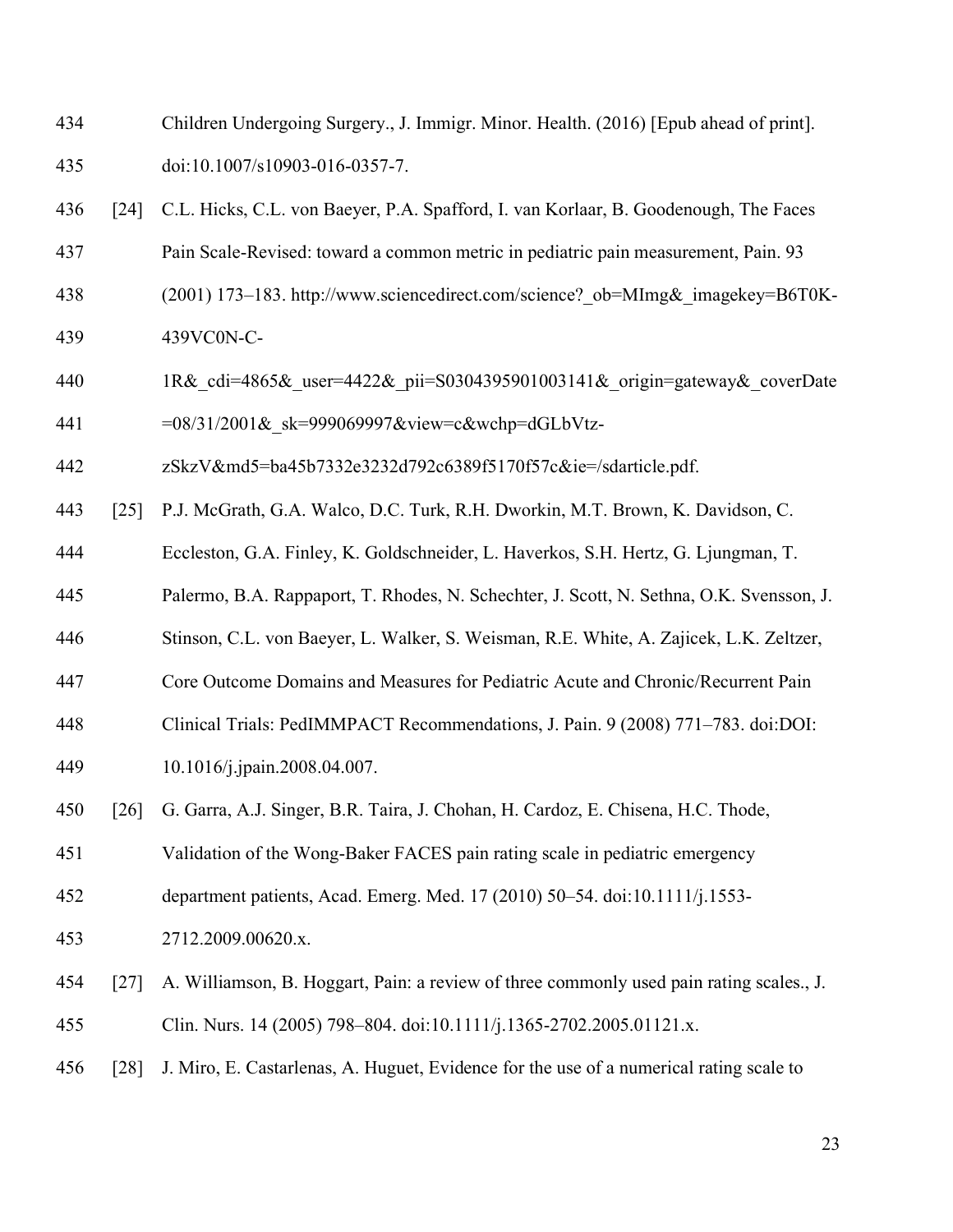- assess the intensity of pediatric pain., Eur. J. Pain. 13 (2009) 1089–95.
- doi:10.1016/j.ejpain.2009.07.002.
- [29] A.H. Buss, R. Plomin, Theory and Measurement of EAS, in: R. Plomin (Ed.),
- Temperament Early Dev. Personal. Trait., L. Erlbaum Associates, New Jersey, Hillsdale, 1984: pp. 98–130.
- 
- [30] N.L. Schechter, B.A. Bernstein, A. Beck, L. Hart, L. Scherzer, Individual differences in
- children's response to pain: role of temperament and parental characteristics, Pediatrics. 87 (1991) 171–177.
- [31] R.Y. Zisk, M. Grey, J.E. MacLaren, Z.N. Kain, Exploring sociodemographic and
- personality characteristic predictors of parental pain perceptions, Anesth. Analg. 104
- (2007) 790–798. doi:10.1213/01.ane.0000257927.35206.c1.
- [32] C. Spielberger, R. Gorsuch, R. Lushene, State-trait anxiety inventory manual, Consulting Psychologists Press, Palo Alto, CA, 1970.
- [33] S. Miller, Monitoring and blunting: Validation of a questionnaire to assess styles of
- information seeking under threat, J. Pers. Soc. Psychol. 52 (1987) 345–353.
- [34] E. Whitley, J. Ball, Statistics review 6: Nonparametric methods., Crit. Care. 6 (2002) 509–
- 13. http://www.ncbi.nlm.nih.gov/pubmed/12493072 (accessed July 3, 2016).
- [35] M. Cepeda, J. Africano, R. Polo, R. Alcala, D. Carr, What decline in pain intensity is
- meaningful to patients with acute pain?, Pain. 105 (2003) 151–7.
- http://www.ncbi.nlm.nih.gov/pubmed/14499431.
- [36] J. Farrar, J. Berlin, B. Strom, Clinically important changes in acute pain outcome
- measures: a validation study., J. Pain Symptom Manage. 25 (2003) 406–11.
- http://www.ncbi.nlm.nih.gov/pubmed/12727037.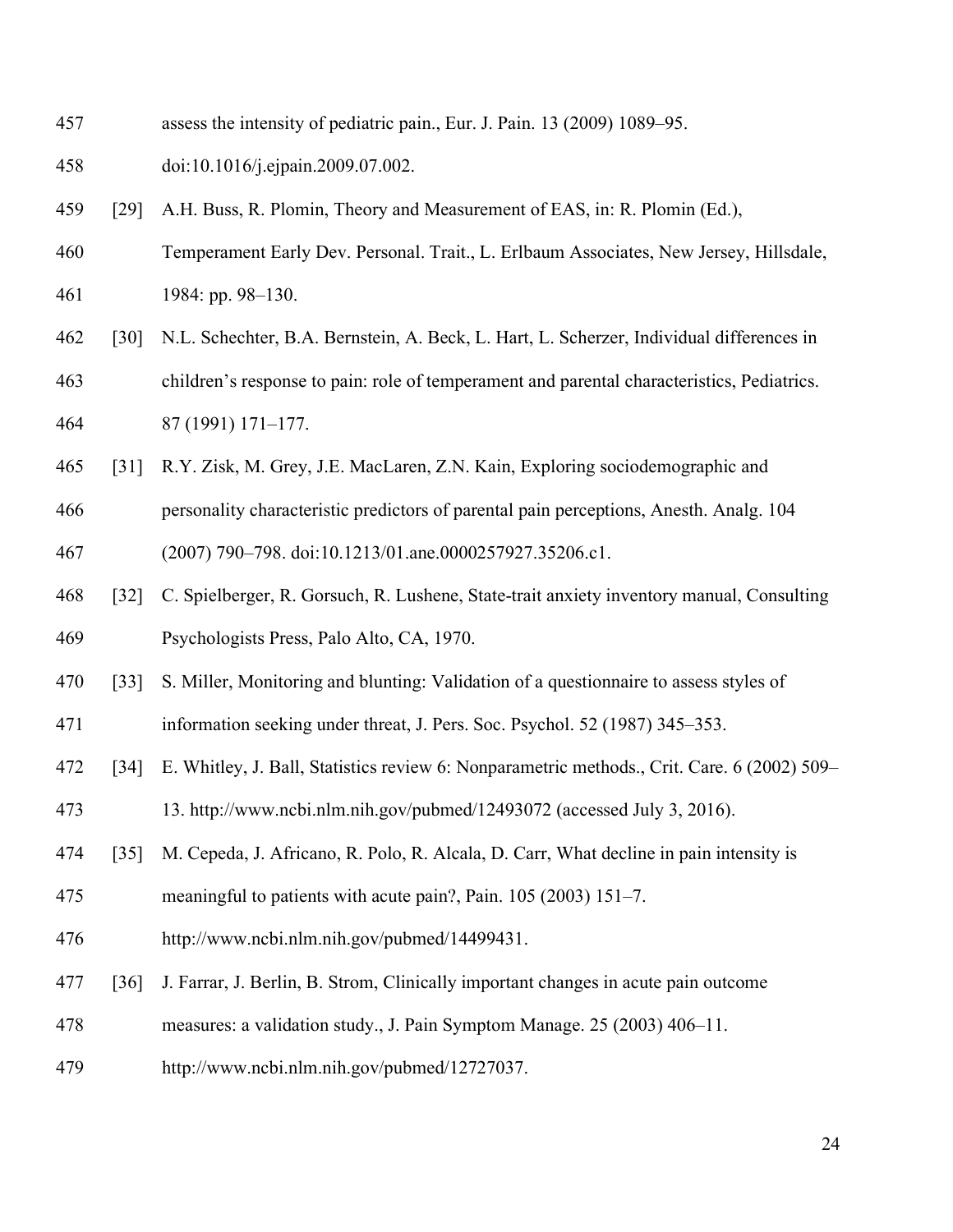- [37] R.Y. Zisk Rony, M.A. Fortier, J.M. Chorney, D. Perret, Z.N. Kain, Parental postoperative
- pain management: attitudes, assessment, and management, Pediatrics. 125 (2010) e1372-
- 8. doi:peds.2009-2632 [pii]10.1542/peds.2009-2632.
- [38] C. Vincent, M. Chiappetta, A. Beach, C. Kiolbasa, K. Latta, R. Maloney, L.S. Van
- Roeyen, Parents' management of children's pain at home after surgery., J. Spec. Pediatr.
- Nurs. 17 (2012) 108–20. doi:10.1111/j.1744-6155.2012.00326.x.
- [39] Z.N. Kain, M.A. Fortier, J.M. Chorney, L. Mayes, Web-based tailored intervention for
- preparation of parents and children for outpatient surgery (WebTIPS): development.,

Anesth. Analg. 120 (2015) 905–14. doi:10.1213/ANE.0000000000000610.

- [40] M.A. Fortier, E. Bunzli, J. Walthall, E. Olshansky, H. Saadat, R. Santistevan, L. Mayes,
- Z.N. Kain, Web-Based Tailored Intervention for Preparation of Parents and Children for Outpatient Surgery (WebTIPS): Formative Evaluation, Anesth. Analg. 120 (2015) 915–
- 922. doi:10.1213/ANE.0000000000000632.
- [41] American Academy of Pediatrics. Committee on Drugs., Acetaminophen toxicity in
- children., Pediatrics. 108 (2001) 1020–4. http://www.ncbi.nlm.nih.gov/pubmed/11581462 (accessed July 14, 2016).
- [42] C.A. Prows, X. Zhang, M.M. Huth, K. Zhang, S.N. Saldaña, N.M. Daraiseh, H.R.
- Esslinger, E. Freeman, J.H. Greinwald, L.J. Martin, S. Sadhasivam, Codeine-related
- adverse drug reactions in children following tonsillectomy: a prospective study.,
- Laryngoscope. 124 (2014) 1242–50. doi:10.1002/lary.24455.
- [43] R. Bushra, N. Aslam, An overview of clinical pharmacology of Ibuprofen., Oman Med. J. 25 (2010) 155–1661. doi:10.5001/omj.2010.49.
- [44] M. Eriksson, U. Nilsson, A.C. Bramhagen, E. Idvall, E. Ericsson, Self-reported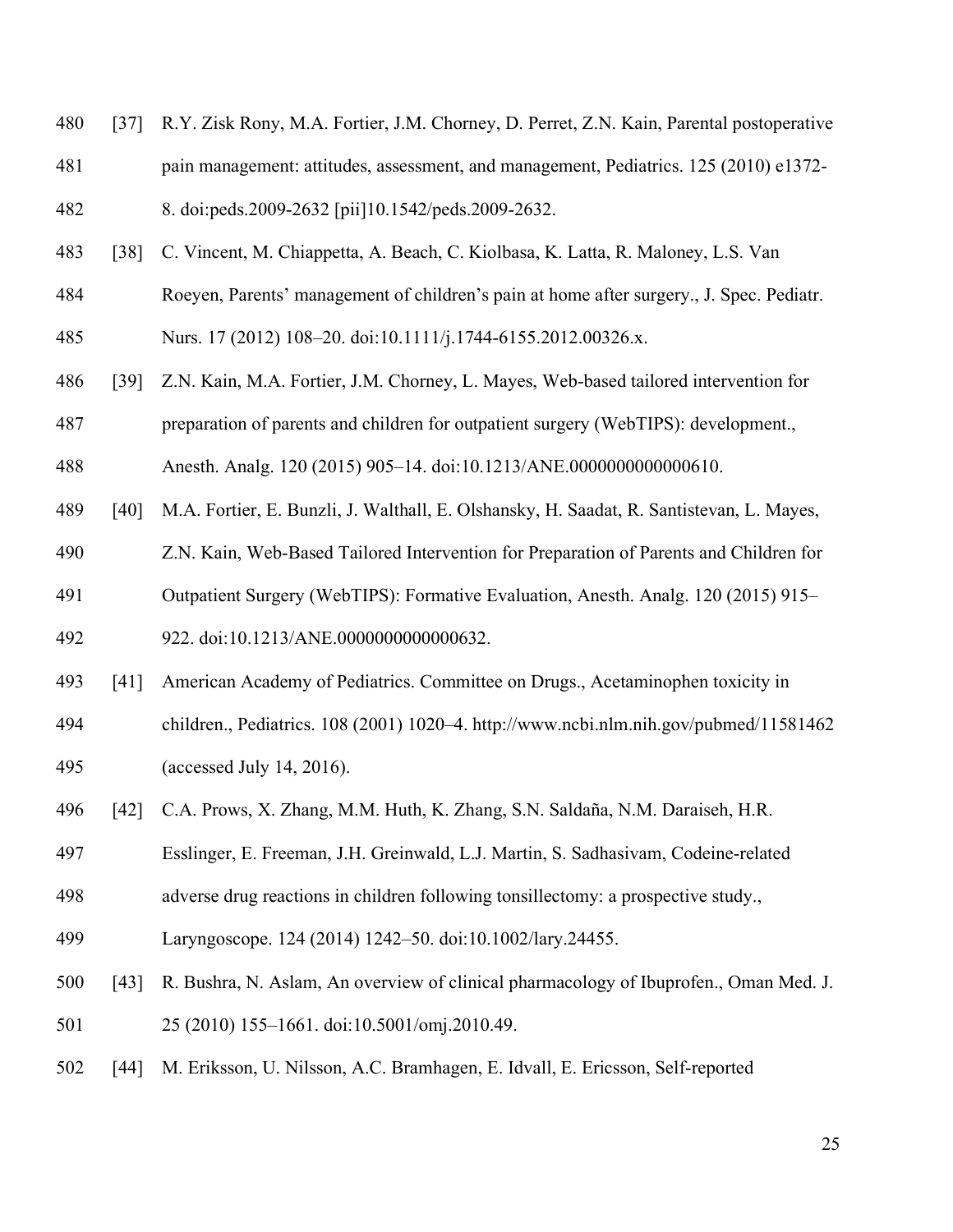| 503 |      | postoperative recovery in children after tonsillectomy compared to tonsillotomy, Int. J. |
|-----|------|------------------------------------------------------------------------------------------|
| 504 |      | Pediatr. Otorhinolaryngol. (2017). doi:10.1016/j.ijporl.2017.02.029.                     |
| 505 | [45] | F. Alm, J. Stalfors, P. Nerfeldt, E. Ericsson, Patient reported pain-related outcome     |
| 506 |      | measures after tonsil surgery: an analysis of 32,225 children from the National Tonsil   |
| 507 |      | Surgery Register in Sweden 2009–2016, Eur. Arch. Oto-Rhino-Laryngology. (2017).          |
| 508 |      | doi:10.1007/s00405-017-4679-4.                                                           |
| 509 |      |                                                                                          |
|     |      |                                                                                          |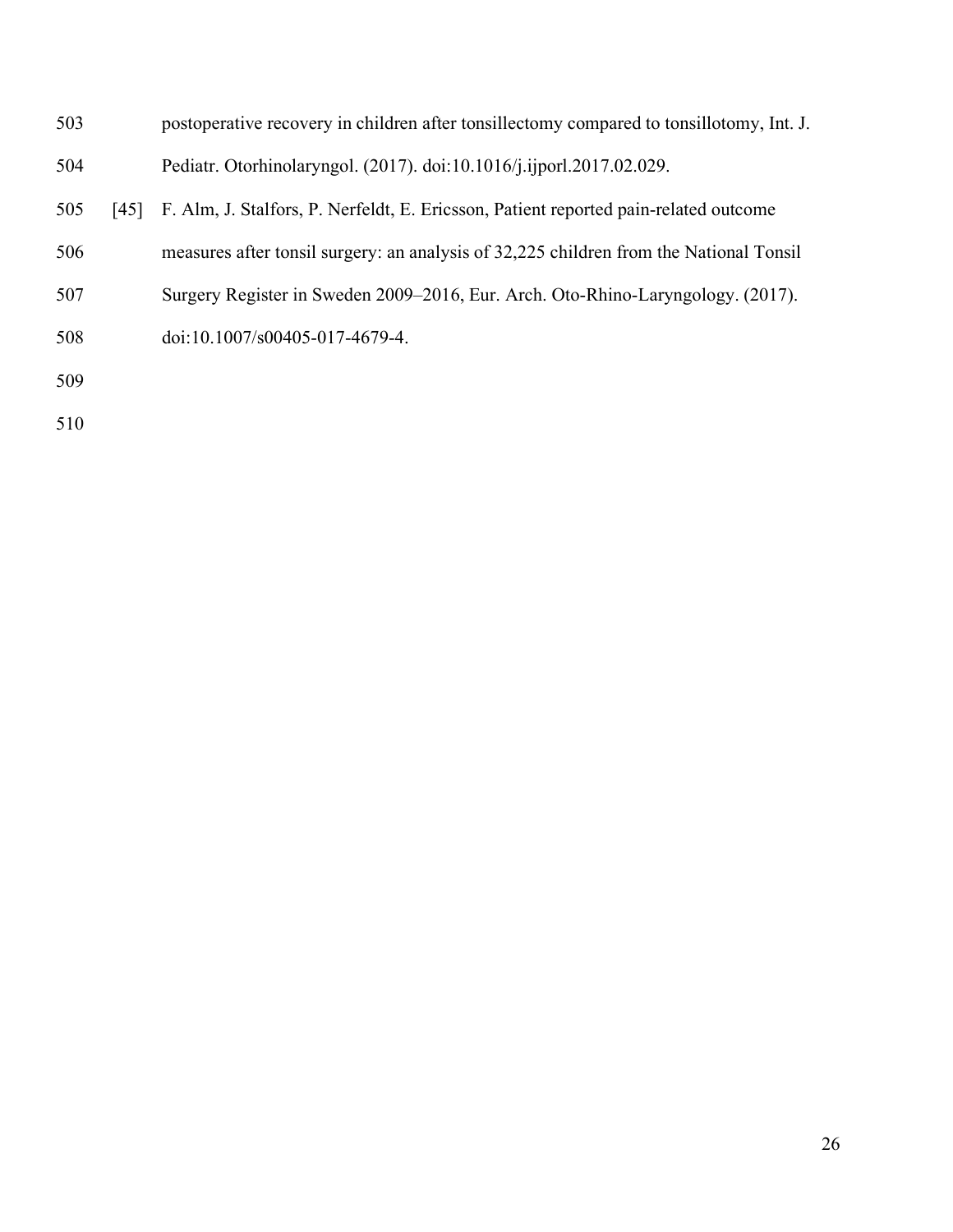- 511 Table 1. Pain medication instructions provided by each hospital site for parents to manage their
- 512 child's postoperative pain

| <b>Site</b>                   | <b>Instructions</b>                                                                       |  |  |  |
|-------------------------------|-------------------------------------------------------------------------------------------|--|--|--|
| <b>CHOC</b> - Children's      | Administer acetaminophen and ibuprofen as recommended on label packaging and              |  |  |  |
| <b>Hospital Orange County</b> | alternate between acetaminophen and ibuprofen for pain relief.                            |  |  |  |
| CHLA - Children's             | All parents were advised to administer acetaminophen every 4 hours as needed for pain.    |  |  |  |
| <b>Hospital Los Angeles</b>   | Parents of older children were allowed to administer Tylenol with codeine, per            |  |  |  |
|                               | prescription from the surgeon (this practice was stopped in 2012). Children were not      |  |  |  |
|                               | allowed aspirin or aspirin-containing medications within two weeks of surgery.            |  |  |  |
| <b>LPCH</b> - Lucile Packard  | Younger Children: For at least the first two postoperative days and nights, administer    |  |  |  |
| Children's Hospital at        | alternating acetaminophen and ibuprofen every 4-6 hours. Specifically, administer         |  |  |  |
| <b>Stanford</b>               | acetaminophen, then, in 4-6 hours, administer ibuprofen, and in another 4-6 hours,        |  |  |  |
|                               | administer acetaminophen. Parents should wake their children at night to continue         |  |  |  |
|                               | medication, at least for the first few nights. In a few days postoperatively, parents may |  |  |  |
|                               | increase time between doses depending on child pain level.                                |  |  |  |
|                               | Older Children: Parents may administer Oxycodone to older children every 6 hours          |  |  |  |
|                               | postoperatively, in addition to alternating acetaminophen and ibuprofen regimen noted     |  |  |  |
|                               | above.                                                                                    |  |  |  |
|                               | All Children: Parents should offer children 1-2 ounces of liquid to drink during all      |  |  |  |
|                               | waking hours to prevent dehydration.                                                      |  |  |  |
| The Children's Hospital,      | Most frequently, parents were advised to administer acetaminophen every 4 hours as        |  |  |  |
| Denver                        | needed and ibuprofen every 6 hours as needed. At the discretion of the particular         |  |  |  |
|                               | surgeon performing the operation, some parents were also instructed to administer         |  |  |  |
|                               | Oxycodone every 6 hours as needed in addition to the acetaminophen and ibuprofen.         |  |  |  |

- 513 Note: Instructions represents the practice during the years data in this manuscript was collected.
- 514 Important Note: In 2013, the FDA released a black box warning for the use of codeine in children <12 years of age,
- 515 as it may cause serious complications such as respiratory depression and death. In 2018, the FDA issued a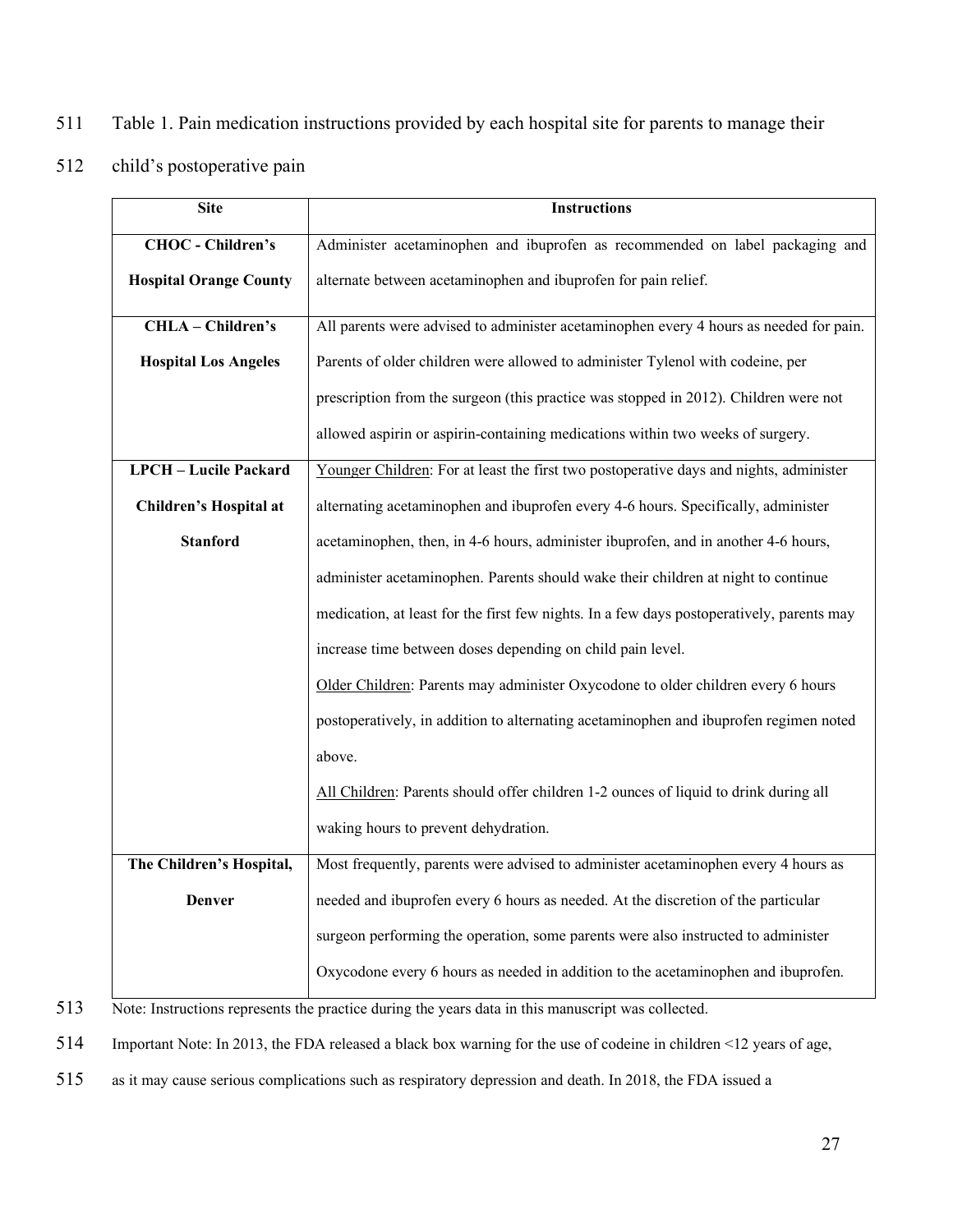- "Contraindication" to codeine in children <12 years old, and a "Warning" against its use in adolescents ages 12-18
- who are obese or may have respiratory problems such as obstructive sleep apnea or severe lung disease.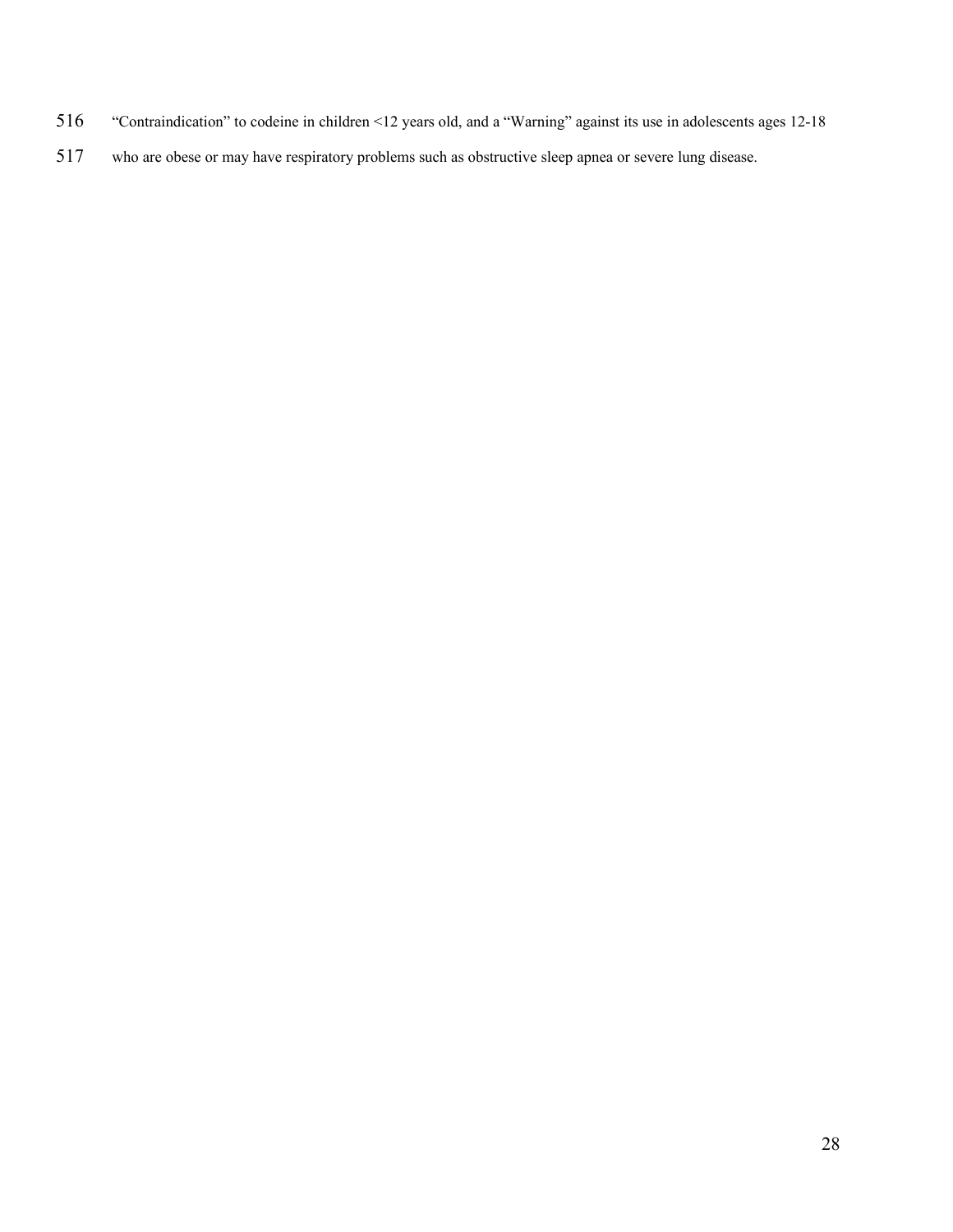| 518 | Table 2. Demographic Characteristics of Respondents $(n=311)$ . Categorical variables reported as |  |  |
|-----|---------------------------------------------------------------------------------------------------|--|--|
|     |                                                                                                   |  |  |

| Variable                            | <b>Study Population</b> |
|-------------------------------------|-------------------------|
| <b>Child's Gender</b>               |                         |
| Male                                | 156 (50.2%)             |
| Female                              | 154 (49.5%)             |
| <b>Missing</b>                      | $1(0.3\%)$              |
| <b>Child's Age (years)</b>          | $6 \pm 3$               |
| <b>Parent Respondent</b>            |                         |
| <b>Mother</b>                       | 265 (85.2%)             |
| Father                              | 40 (12.9%)              |
| <b>Other/Missing</b>                | $6(1.9\%)$              |
| <b>Parent Language</b>              |                         |
| <b>English</b>                      | 230 (74.0%)             |
| Spanish                             | 81 (26.0%)              |
| <b>Parent Marital Status</b>        |                         |
| <b>Single</b>                       | 36 (11.6%)              |
| <b>Married</b>                      | 218 (70.1%)             |
| <b>Other/Missing</b>                | 74 (23.8%)              |
| <b>Parent Education</b>             |                         |
| <12 Years                           | 45 (15.0%)              |
| <b>Graduated High School</b>        | 68 (21.9%)              |
| <b>Some College</b>                 | 43 (13.8%)              |
| <b>College/Professional</b>         | 133 (44.3%)             |
| <b>Missing/Prefer not to answer</b> | 22 (7.3%)               |
| <b>Income Bracket (Dollars)</b>     |                         |
| 20,000 and under                    | 61 (19.6%)              |

519 counts and proportions. Continuous variables reported as mean ± standard deviation.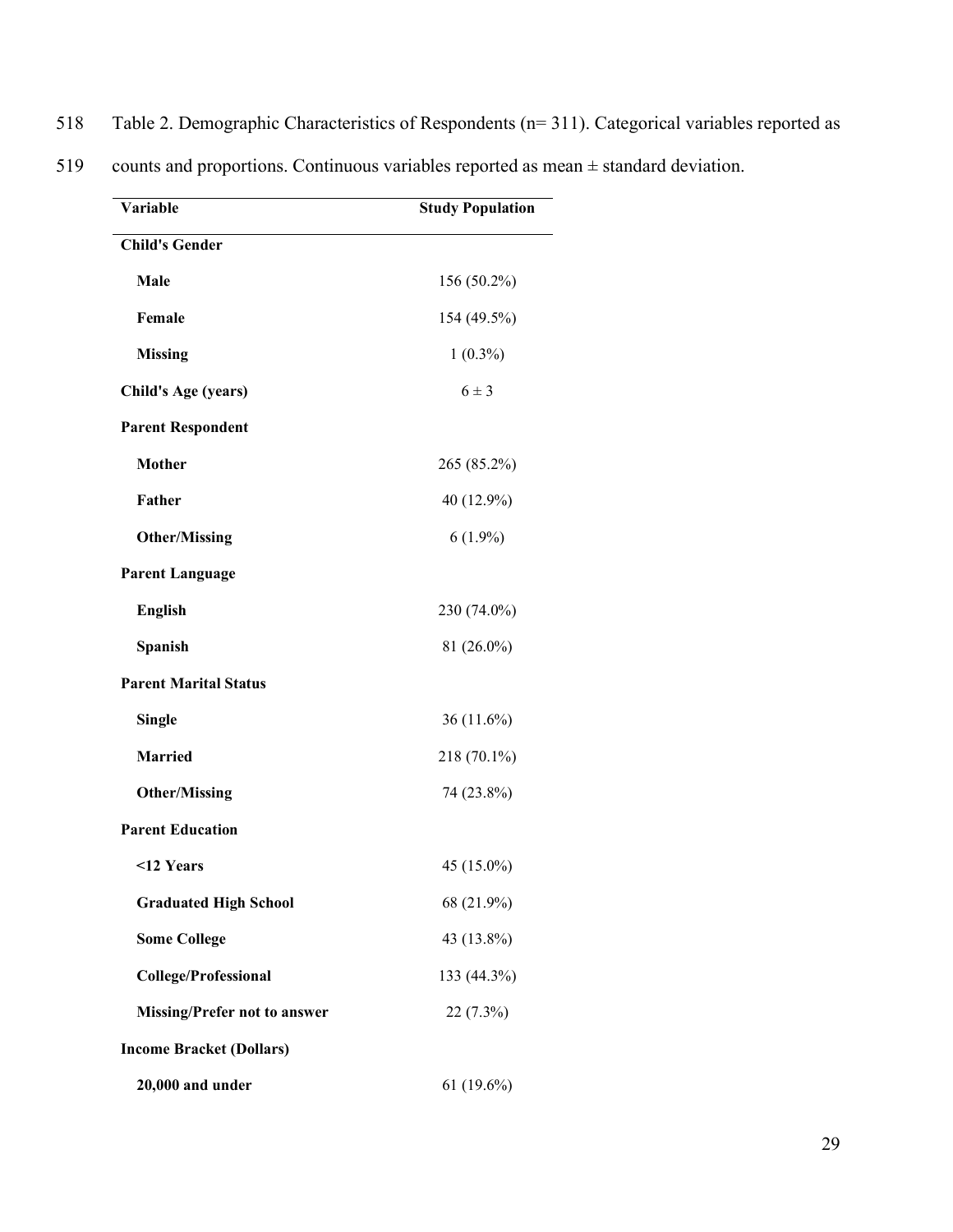| 21,000-50,000                       | 73 (23.5%)  |
|-------------------------------------|-------------|
| 51,000-100,000                      | 51 (23.5%)  |
| 101,000 and greater                 | 76 (24.5%)  |
| <b>Missing/Prefer not to answer</b> | 50 (16.7%)  |
| <b>Child Race/Ethnicity</b>         |             |
| White                               | 113 (36.3%) |
| Hispanic                            | 149 (47.9%) |
| Asian                               | 22 (7.1%)   |
| <b>Other/Prefer not to answer</b>   | $27(9.0\%)$ |
| Has child had previous surgery?     |             |
| Yes                                 | 63 (20.3%)  |
| N <sub>0</sub>                      | 239 (76.8%) |
| <b>Missing</b>                      | $9(2.9\%)$  |
|                                     |             |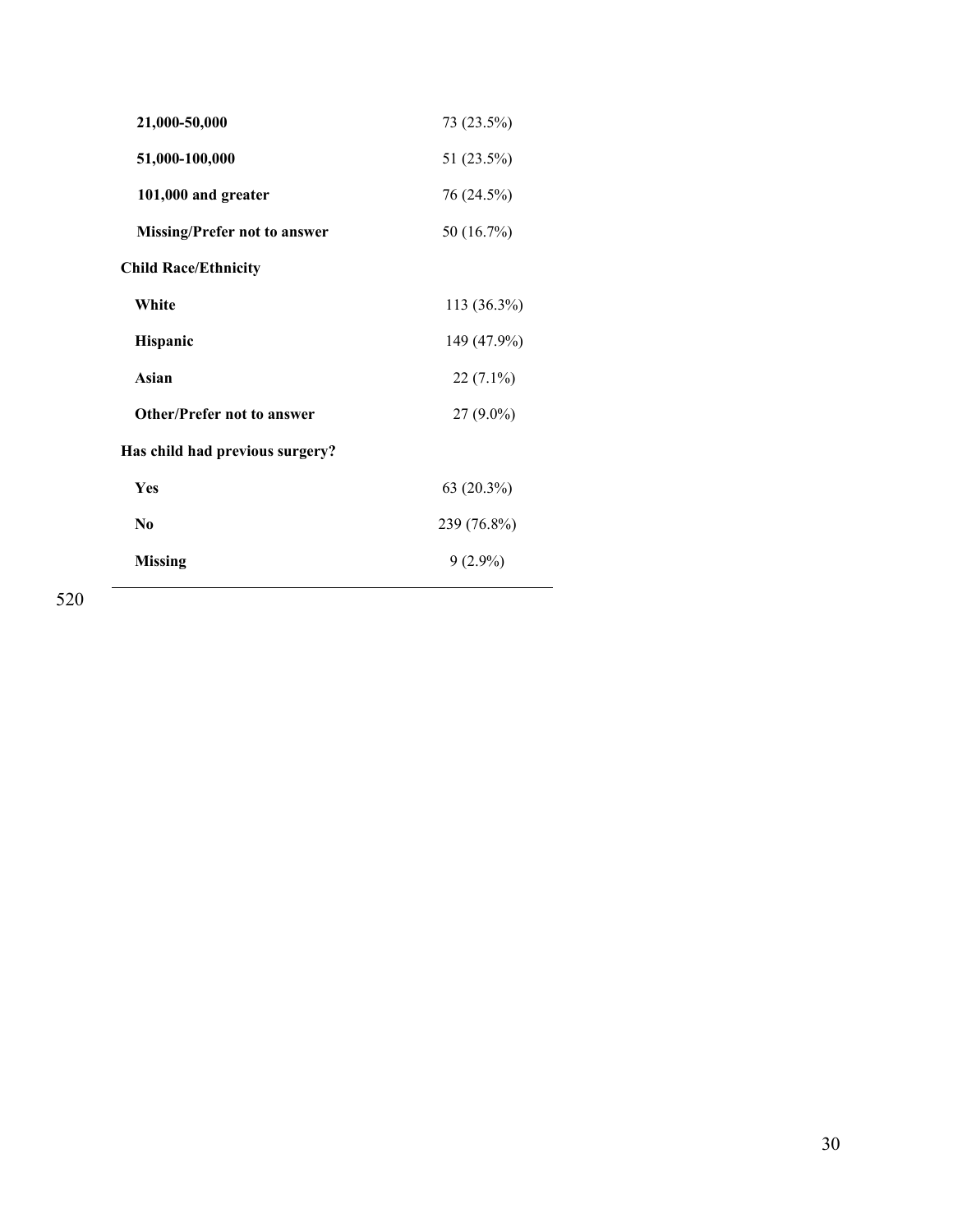- 521 Table 3. Parent-child pain rating agreement using Wilcoxon Signed Rank Test. Parent NRS
- 522 (pNRS) and Child FPS (cFPS) scores are reported by median (range, 25%-75%).
- 523

|       |             |          | Difference Between Median |                                     |                  |
|-------|-------------|----------|---------------------------|-------------------------------------|------------------|
|       |             |          |                           | <b>Parent and Child Pain Rating</b> |                  |
|       | $\mathbf n$ | Parent   | <b>Child</b>              | <b>Parent-Child</b>                 | $\boldsymbol{p}$ |
|       |             | pNRS     | cFPS                      | $(pNRS - cFPS)$                     |                  |
| Day 1 | 306         | $6(3-8)$ | $4(2-8)$                  | $+2$                                | < .0001          |
| Day 2 | 287         | $5(3-7)$ | $4(2-6)$                  | $+1$                                | < 0.001          |
| Day 3 | 203         | $4(2-6)$ | $2(0-2)$                  | $+2$                                | < 0.001          |
|       |             |          |                           |                                     |                  |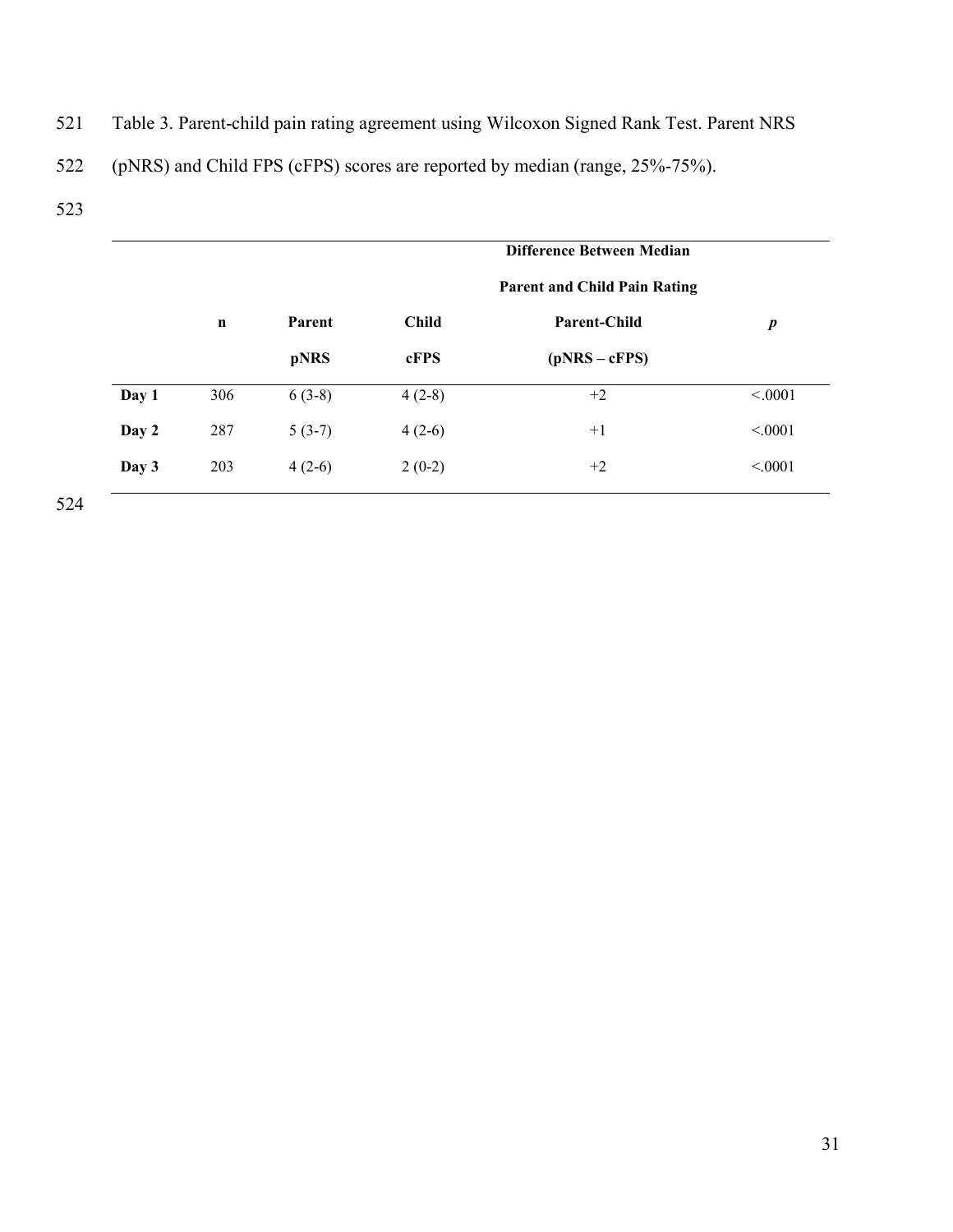| 525 | Table 4. Analyses by chi-square (for categorical variables) and one-way ANOVA (for             |
|-----|------------------------------------------------------------------------------------------------|
| 526 | continuous variables) to identify any potential predictors of group differences between        |
| 527 | Underestimator Dyads (UE), Agreement Dyads (A), and Overestimator Dyads (OE). Categorical      |
| 528 | variables are reported as percentages of total and continuous variables are reported as median |
| 529 | (interquartile range).                                                                         |

| <b>Predictor Variable</b>                  | $\overline{\text{UE (n=16)}}$ | $A(n=182)$       | $OE (n=57)$   | $\mathbf{p}$ |  |
|--------------------------------------------|-------------------------------|------------------|---------------|--------------|--|
| $\overline{Child}$                         |                               |                  |               |              |  |
| Child Gender (Male)                        | 50.0%                         | 50.0%            | 49.1%         | 0.993        |  |
| Child Race-Ethnicity                       | 43.8% (Hispanic)              | 51.1% (Hispanic) | 49.1% (White) | 0.556        |  |
| Child Age                                  | 8(6)                          | 6(3)             | 5(3)          | 0.108        |  |
| Previous Surgery (No)                      | 68.8%                         | 80.8%            | 77.8%         | 0.496        |  |
| Anxiety at Previous Med Visits             | 11.0(36)                      | 25.5(43)         | 14(23)        | $0.012*$     |  |
| Site                                       |                               |                  |               | $0.005*$     |  |
| Children's Hospital Orange County          | $1(2.4\%)$                    | 34 (80.9%)       | 7(16.7%)      |              |  |
| Children's Hospital Los Angeles            | $5(8.5\%)$                    | 48 (81.3%)       | $6(10.2\%)$   |              |  |
| Lucille Packard Children's Hospital        | $6(9.8\%)$                    | 32 (52.5%)       | 23 (37.7%)    |              |  |
| Children's Hospital, Denver                | $4(4.3\%)$                    | 68 (73.1%)       | 21 (22.6%)    |              |  |
| EAS - Emotionality                         | 2.5(1)                        | 2.8(1)           | 2.8(1)        | 0.596        |  |
| EAS - Shyness                              | 2.2(1)                        | 2.4(1)           | 2.6(1)        | 0.491        |  |
| EAS - Activity                             | 4.6(1)                        | 4.2(1)           | 4.2(1)        | 0.802        |  |
| EAS - Sociability                          | 4.0(1)                        | 3.8(1)           | 3.8(1)        | 0.932        |  |
| Parent                                     |                               |                  |               |              |  |
| Education (College or Professional Degree) | 56.3%                         | 42.4%            | 54.7%         | 0.917        |  |
| Race-Ethnicity                             | 56.3% (White)                 | 48.9% (Hispanic) | 54.5% (White) | 0.421        |  |
| Language (English)                         | 62.5%                         | 64.6%            | 80.7%         | 0.592        |  |
| Marital Status (Married)                   | 68.8%                         | 75.3%            | 75.4%         | 0.236        |  |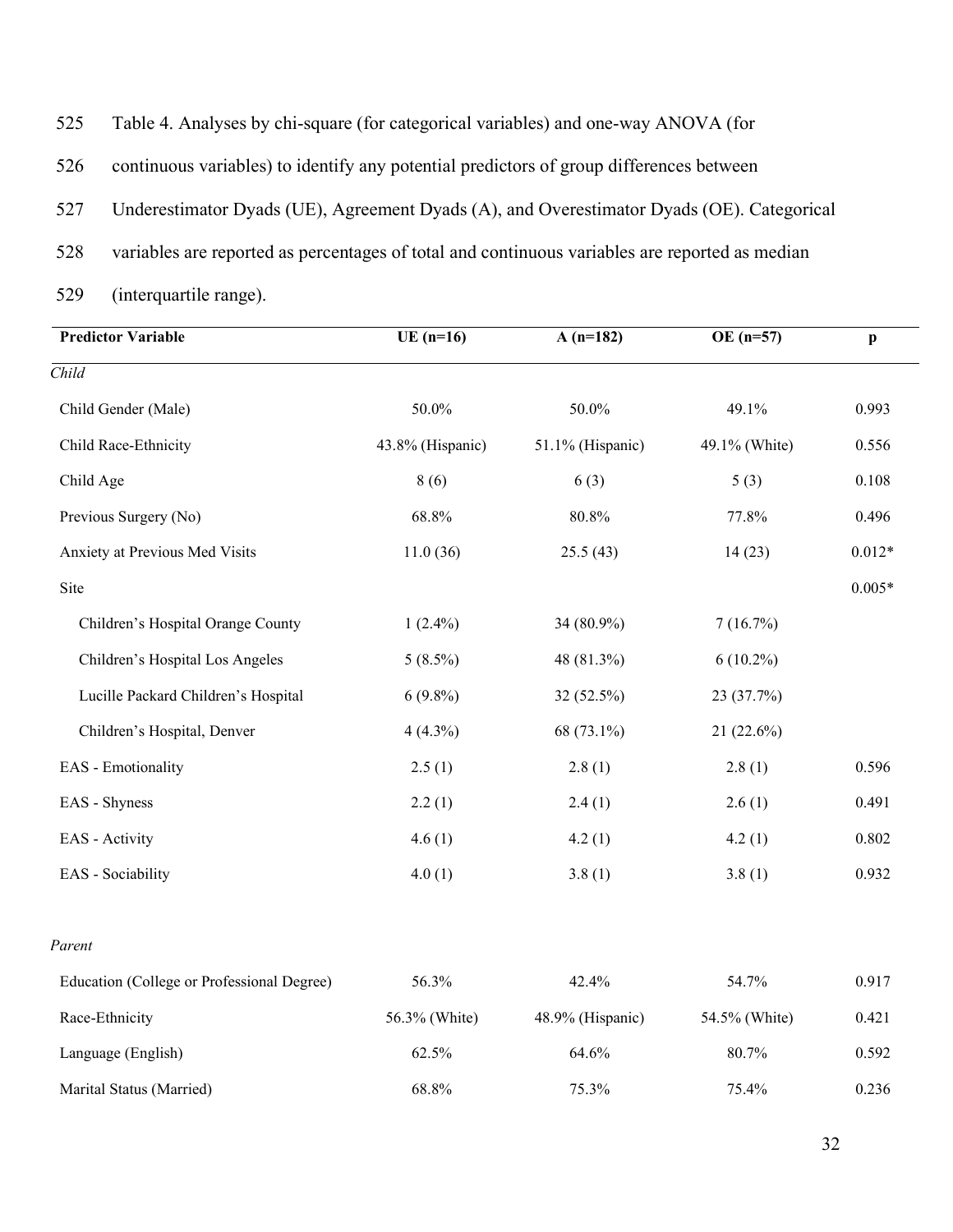| 81.3%    | 58.8%    | 57.9%    | 0.166 |
|----------|----------|----------|-------|
| 60.0(23) | 61.0(28) | 55.0(20) | 0.542 |
|          |          |          |       |
| 24.0(13) | 26.0(15) | 22.0(12) | 0.713 |
| 21.0(7)  | 22.0(5)  | 21.0(6)  | 0.104 |
| 22.0(7)  | 20.0(7)  | 20.0(4)  | 0.536 |
| 36.2(10) | 40.0(13) | 38.0(10) | 0.924 |
| 37.0(10) | 35.5(10) | 34.0(13) | 0.897 |
| 7.0(4)   | 7.0(5)   | 8.0(4)   | 0.866 |
| 2.0(2)   | 3.0(2)   | 3.0(3)   | 0.389 |
|          |          |          |       |

530 *Note: \* indicates significance at p < 0.05.*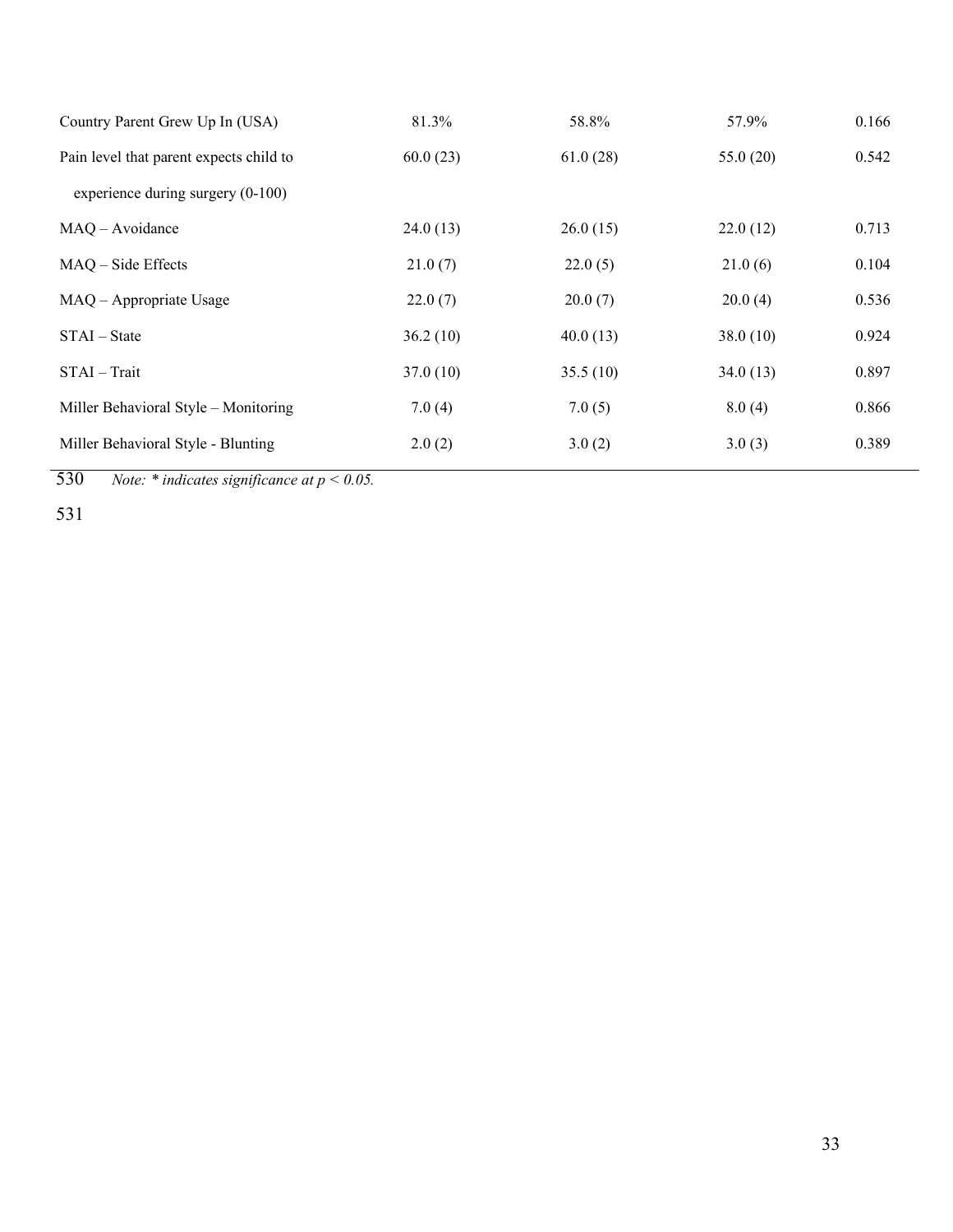- 532 Table 5. Number of dyads in each (Underestimators, Agreement, and Overestimators) by
- 533 hospital site on each of the three postoperative days.
- 534

| <b>Hospital Site</b>                |       | UE          | $\mathbf{A}$  | OE           |
|-------------------------------------|-------|-------------|---------------|--------------|
| Children's Hospital Orange County   | Day 1 | $2(4.8\%)$  | 33 (82.5%)    | 7(16.7%)     |
|                                     | Day 2 | $3(7.3\%)$  | $32(78.0\%)$  | 6(14.7%)     |
|                                     | Day 3 | $1(3.3\%)$  | 26 (86.7%)    | $3(10.0\%)$  |
| Children's Hospital Los Angeles     | Day 1 | $9(15.5\%)$ | 40 $(69.0\%)$ | $9(15.5\%)$  |
|                                     | Day 2 | $6(10.1\%)$ | $46(78.0\%)$  | $7(11.9\%)$  |
|                                     | Day 3 | $3(6.7\%)$  | 34 (75.5%)    | $8(17.8\%)$  |
| Lucille Packard Children's Hospital | Day 1 | $7(11.5\%)$ | $35(57.4\%)$  | $19(31.1\%)$ |
|                                     | Day 2 | $6(9.8\%)$  | 30 (49.2%)    | $25(41.0\%)$ |
|                                     | Day 3 | $4(11.4\%)$ | $21(60.0\%)$  | $10(28.6\%)$ |
| Children's Hospital, Denver         | Day 1 | $4(4.4\%)$  | $65(71.4\%)$  | $22(24.2\%)$ |
|                                     | Day 2 | 7(7.7%)     | $61(67.0\%)$  | $23(25.3\%)$ |
|                                     | Day 3 | $3(3.4\%)$  | 58 (65.9%)    | $27(30.7\%)$ |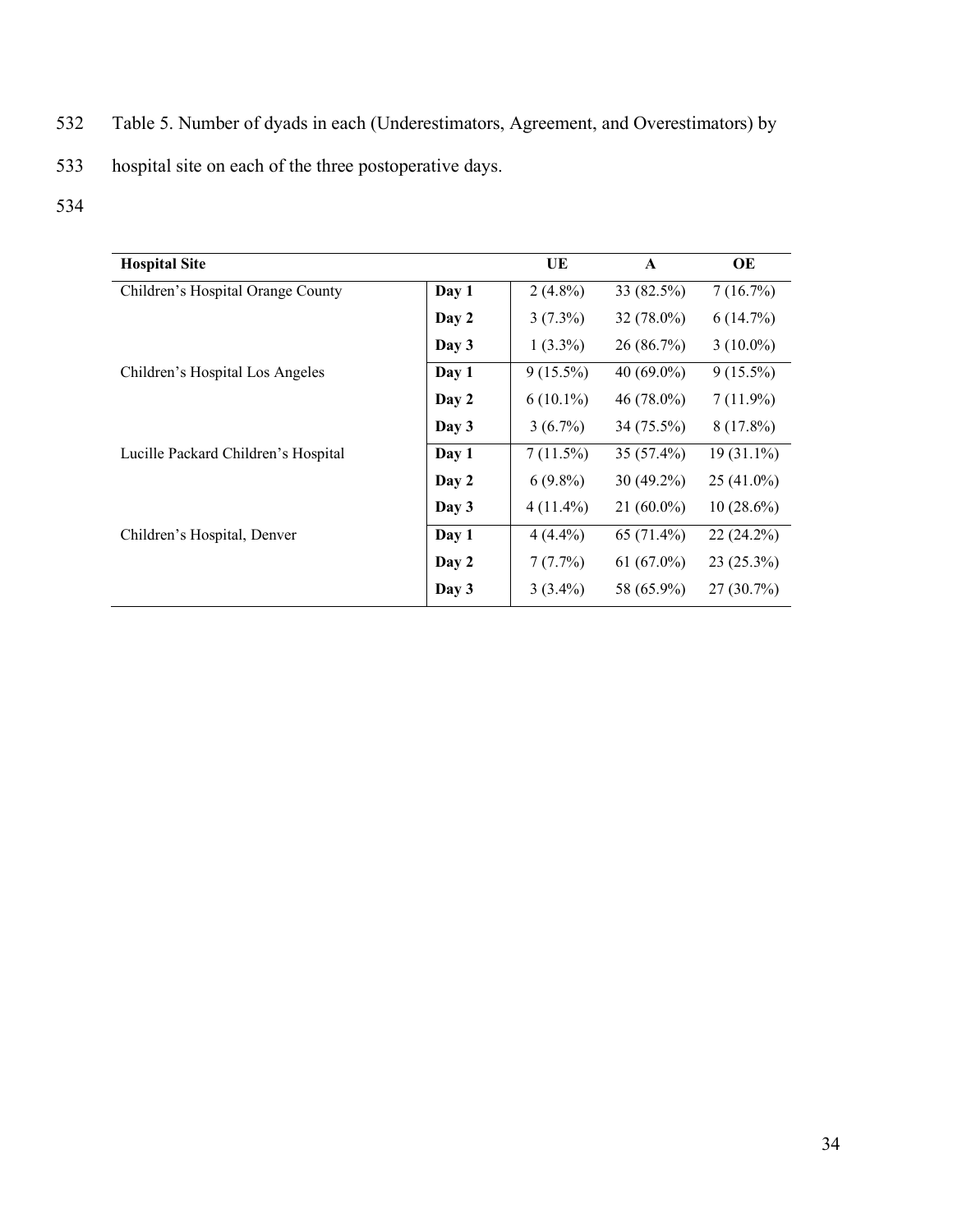535 Table 6. Summary of Logistic Regression Analysis to examine the effect of demographic and

536 clinical variables on likelihood of parents over and under-estimating their child's postoperative

537 pain as compared to parent-child dyads in agreement.

- 538
- 539
- 540

| <b>Predictor</b>                           | $\beta$  | $\mathbf{p}$ | <b>Odds Ratio</b>         |
|--------------------------------------------|----------|--------------|---------------------------|
|                                            |          |              | (95% Confidence Interval) |
| Underestimators                            |          |              |                           |
| Site (Lucille Packard Children's Hospital) |          | 0.210        |                           |
| Children's Hospital, Denver                | $-1.159$ | 0.088        | $0.314(0.083 - 1.190)$    |
| Children's Hospital Orange County          | $-1.852$ | 0.095        | $0.157(0.018-1.376)$      |
| Children's Hospital Los Angeles            | $-0.588$ | 0.364        | $0.556(0.156-1.975)$      |
| <i>Overestimators</i>                      |          |              |                           |
| Site (Lucille Packard Children's Hospital) |          | $0.002*$     |                           |
| Children's Hospital, Denver                | $-1.749$ | $0.001*$     | 5.750 (2.108-15.687)      |
| Children's Hospital Orange County          | 0.904    | 0.070        | 2.471 (0.928-6.580)       |
| Children's Hospital Los Angeles            | 0.499    | 0.405        | $1.647(0.508 - 5.337)$    |
|                                            |          |              |                           |

541 *Note: \* indicates significance at p < 0.05.*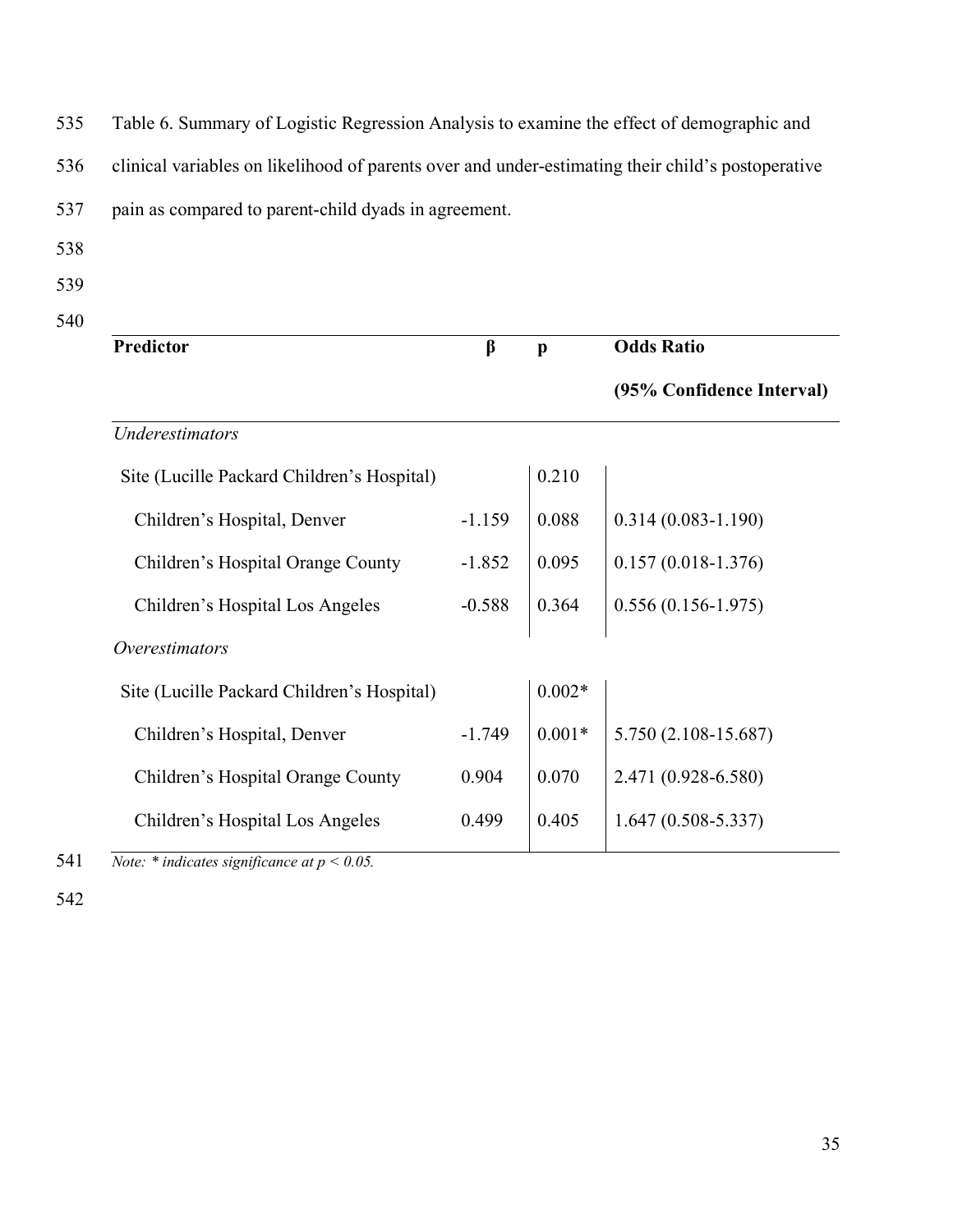- 543 Table 7. Socioeconomic status of dyads grouped into either the Underestimator, Agreement, or
- 544 Overestimator at each hospital site, as represented by parent respondent level of education and
- 545 total family income.

| <b>Socioeconomic Measures</b> | <b>Children's Hospital</b> | <b>Children's Hospital</b> | <b>Lucille Packard</b>     | Children's Hospital, |
|-------------------------------|----------------------------|----------------------------|----------------------------|----------------------|
|                               | <b>Orange County</b>       | <b>Los Angeles</b>         | <b>Children's Hospital</b> | <b>Denver</b>        |
| Income                        |                            |                            |                            |                      |
| $20,000$ and under            | $12(30.9\%)$               | $19(32.2\%)$               | $9(14.8\%)$                | $9(9.7\%)$           |
| 21,000 to 50,000              | $12(28.6\%)$               | $6(6.2\%)$                 | $20(32.8\%)$               | $14(15.1\%)$         |
| 51,000 to 100,000             | 7(16.7%)                   | $7(11.9\%)$                | 11 $(18.0\%)$              | $25(26.9\%)$         |
| $101,000$ and greater         | $3(7.1\%)$                 | $15(25.5\%)$               | 12(19.7%)                  | $37(39.8\%)$         |
| Missing/No answer             | $7(16.6\%)$                | $12(20.3\%)$               | $17(27.9\%)$               | $8(8.6\%)$           |
| <b>Parent Education</b>       |                            |                            |                            |                      |
| $<$ 12 Years                  | $6(14.2\%)$                | $8(13.6\%)$                | $14(45.0\%)$               | $5(5.4\%)$           |
| Graduated High School         | $14(33.3\%)$               | $9(15.3\%)$                | $13(21.3\%)$               | 20(21.5%)            |
| Some College                  | 11 $(26.2\%)$              | $7(11.9\%)$                | $6(9.8\%)$                 | $12(12.9\%)$         |
| College/Professional          | $8(19.1\%)$                | 28 (47.4%)                 | 23 (37.7%)                 | 52 (55.9%)           |
| Missing/No answer             | $3(7.2\%)$                 | $7(11.9\%)$                | $5(8.2\%)$                 | $6(6.5\%)$           |